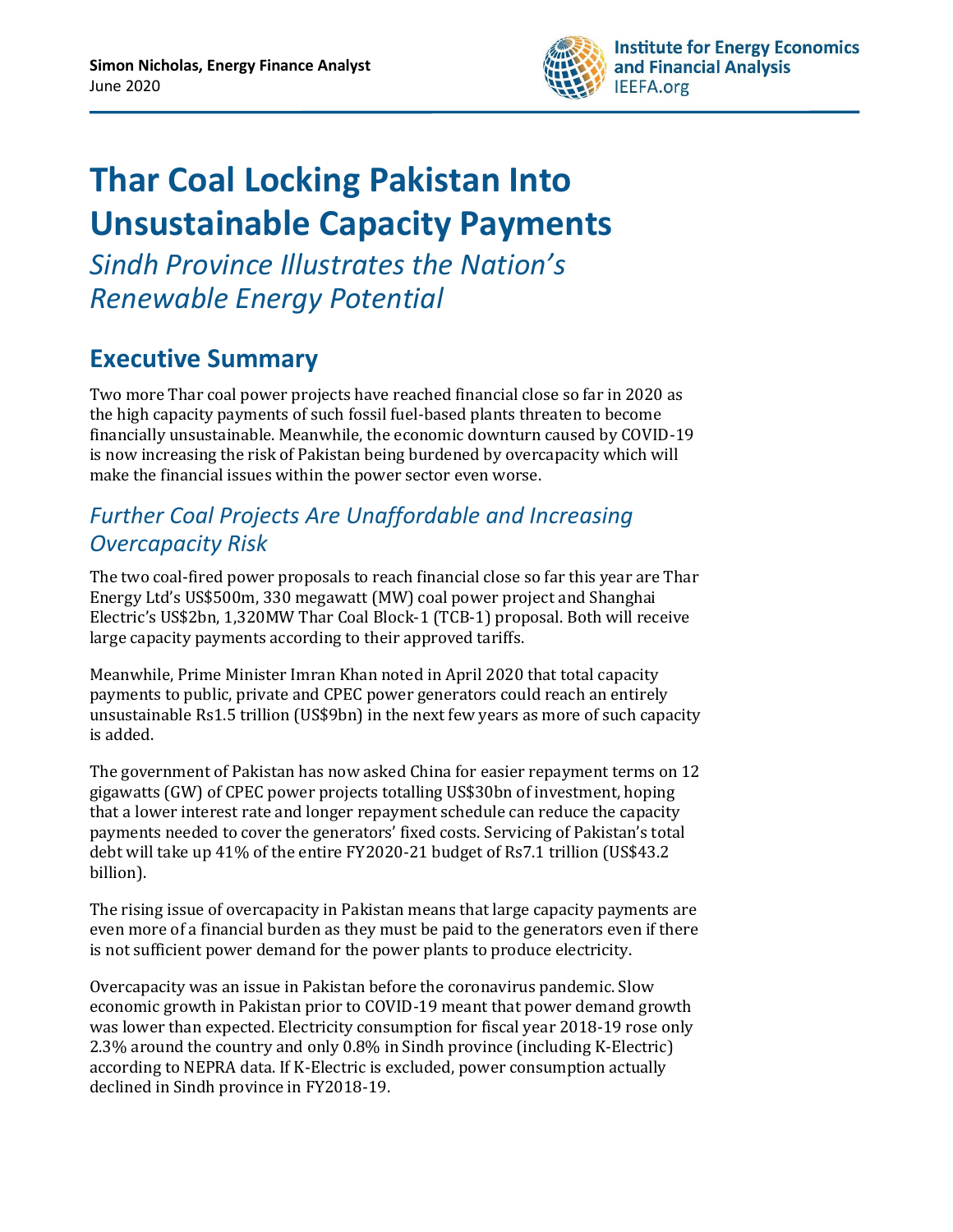



Other nations planning to construct Chinese built and financed coal plants have been facing overcapacity issues. Bangladesh already has excess capacity that has required significant capacity payments to plants lying idle much of the time. Overall power capacity utilisation in Bangladesh for 2018-19 was just 43%, while capacity payments to idle plants reached Tk90bn (US\$1.1bn) in 2018-19 and are expected to continue to rise.

Egypt recently shelved plans for a huge 6.6GW China-backed coal-fired power plant due to concerns about overcapacity and a preference for renewable energy.

The COVID-19 pandemic is now raising the risk that Pakistan will lock in long term overcapacity given its plans to continue rolling out large coal-fired and hydro power stations. A switch of focus towards smaller, modular renewable energy additions, grid improvements and energy efficiency can help reduce the risk of overcapacity whilst avoiding the further burden of capacity payments.

In addition to being the cheapest source of new power generation Pakistan (Figure I), renewable energy also has the advantage of being able to attract a wider range of potential investors to Pakistan who would not want to invest in coal. With Chinese finance increasingly becoming the only funding source available for coal power, Pakistan faces the prospect of further power system debt to just one nation if it continues its plan to exploit Thar coal reserves.

*Source: NEPRA.*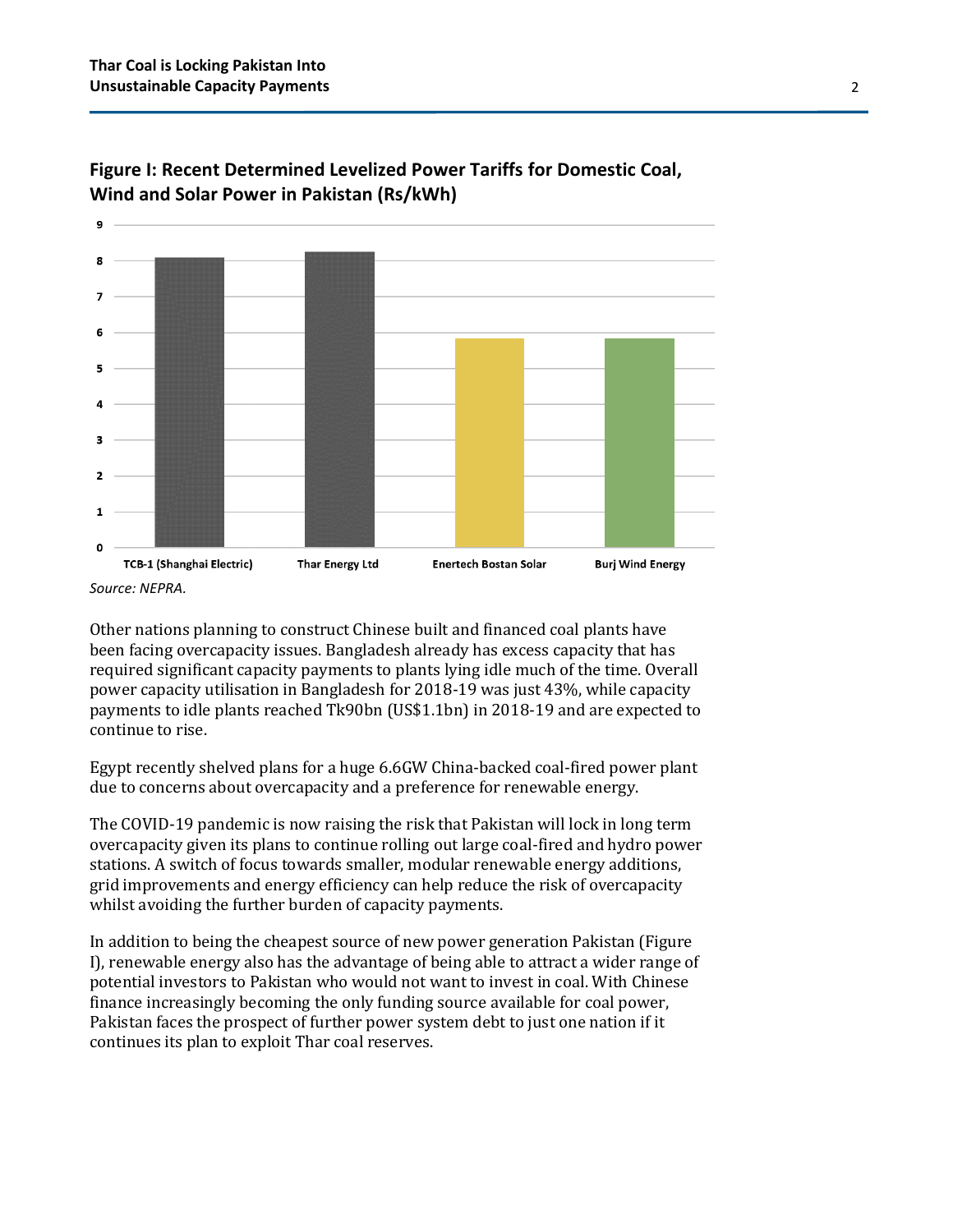### *Sindh Highlights Pakistan's Renewable Energy Potential*

Much of the overcapacity in thermal power is set to be built in Sindh province. Sindh is also the country's renewable energy leader thanks to its existing wind power capacity within the Gharo-Jhimpir wind corridor.

The province demonstrates the potential for a significant increase in Pakistan's renewable energy ambition, bringing with it a reduced cost of power generation, reduced emphasis on capacity payments and improved energy security.



#### **Figure II: Modelled Power Capacity Potential for Sindh 2029/30 (MW)**

*Source: NEPRA, IEEFA calculations.*

Three new developments demonstrate the provinces' renewable energy ambition:

- 1. Amongst the new renewable energy projects in Sindh's pipeline are the "Super Six" wind projects. These projects total 310MW of capacity to be built within the Gharo-Jhimpir wind corridor by local companies. They will provide the lowest cost electricity yet seen in Pakistan.
- 2. Renewable energy tariffs look set to decline further with the province's stated intention of introducing competitive bidding reverse auctions. Transparent competitive bidding for renewable energy projects has driven wind and solar tariffs down across the world. Reverse auctions also avoid much of the non-competitive bidding evident in thermal power projects.
- 3. The government of Sindh has been granted a licence for a provincial grid company that will complement the National Transmission and Despatch Company (NTDC) and link the Gharo-Jhimpir wind corridor to power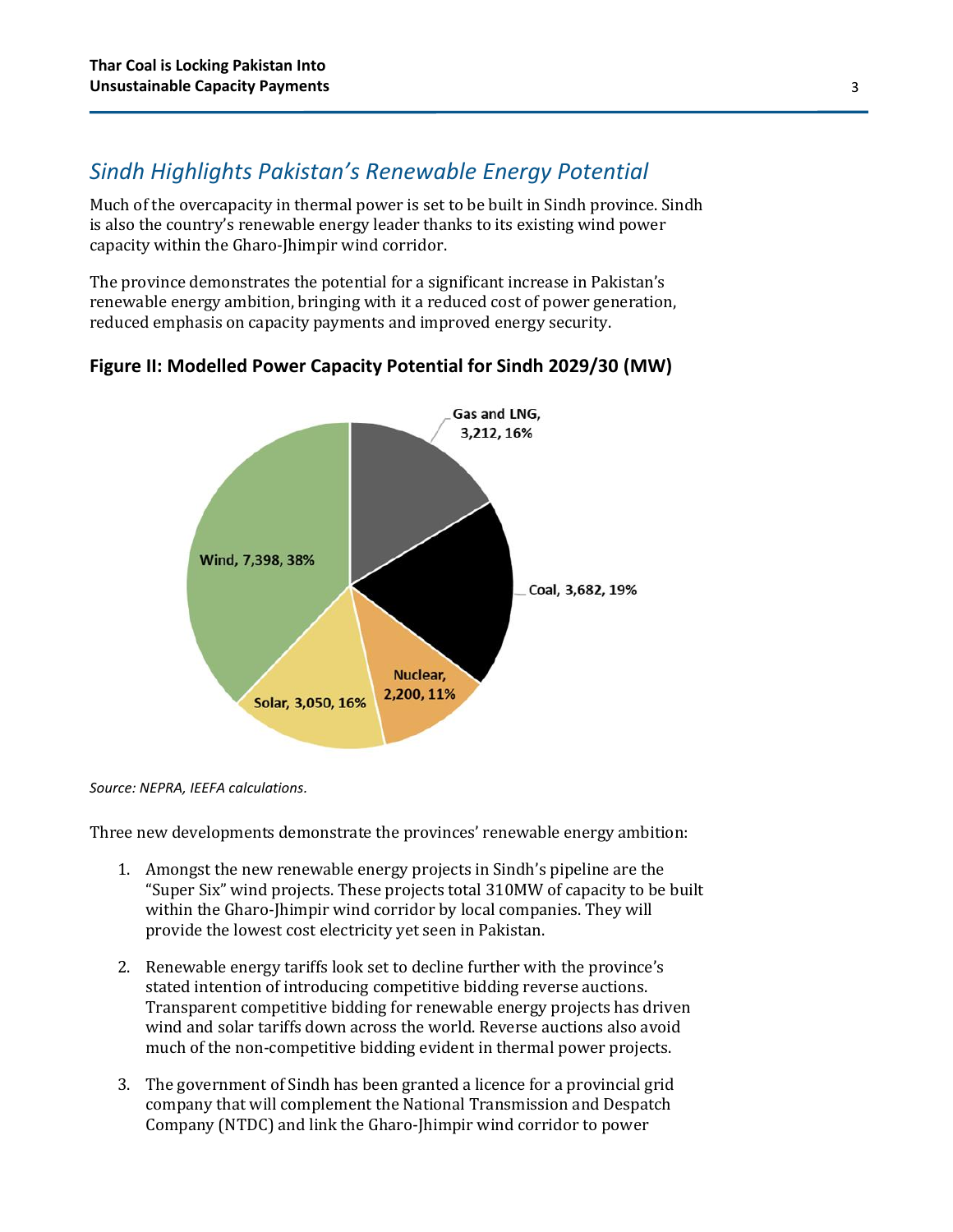consumers around the province. Sindh is the first province to take such a step.

IEEFA's model for an alternative power future for Sindh province envisages increased ambition to capitalise on the domestic renewable energy potential of the province. In the model, renewable energy reaches over 50% of capacity by 2030 within the province (Figure II), well in excess of the Pakistan government's draft target of 30% across the whole nation by that date. Yearly additions of 270MW of solar and 550MW wind out to 2030 to achieve this are highly achievable given the international context.

By following this alternative path, Sindh would benefit from the declining cost of renewable energy more than any other province in Pakistan. Driving deflationary electricity generation provides a strong boost to the global competitiveness of downstream industry activity.

Renewable energy tariffs do not include capacity payments to generators so an increased focus on wind and solar also helps avoid the high capacity payments that are already an issue in the power system and threaten to become totally unsustainable.

The International Energy Agency (IEA) has called for clean energy investment to be central to stimulus packages aimed at economic recovery post-coronavirus. As Pakistan shortly begins to emerge from the COVID-19-induced economic downtown, it faces an opportunity to overhaul its power capacity addition plans and avoid the financial burden of large, expensive power plants with their unsustainable capacity payments.

Increased focus on modular renewable energy additions and transmission and distribution improvements can help Pakistan reduce overcapacity risk whilst benefitting from the lowest-cost source of power generation.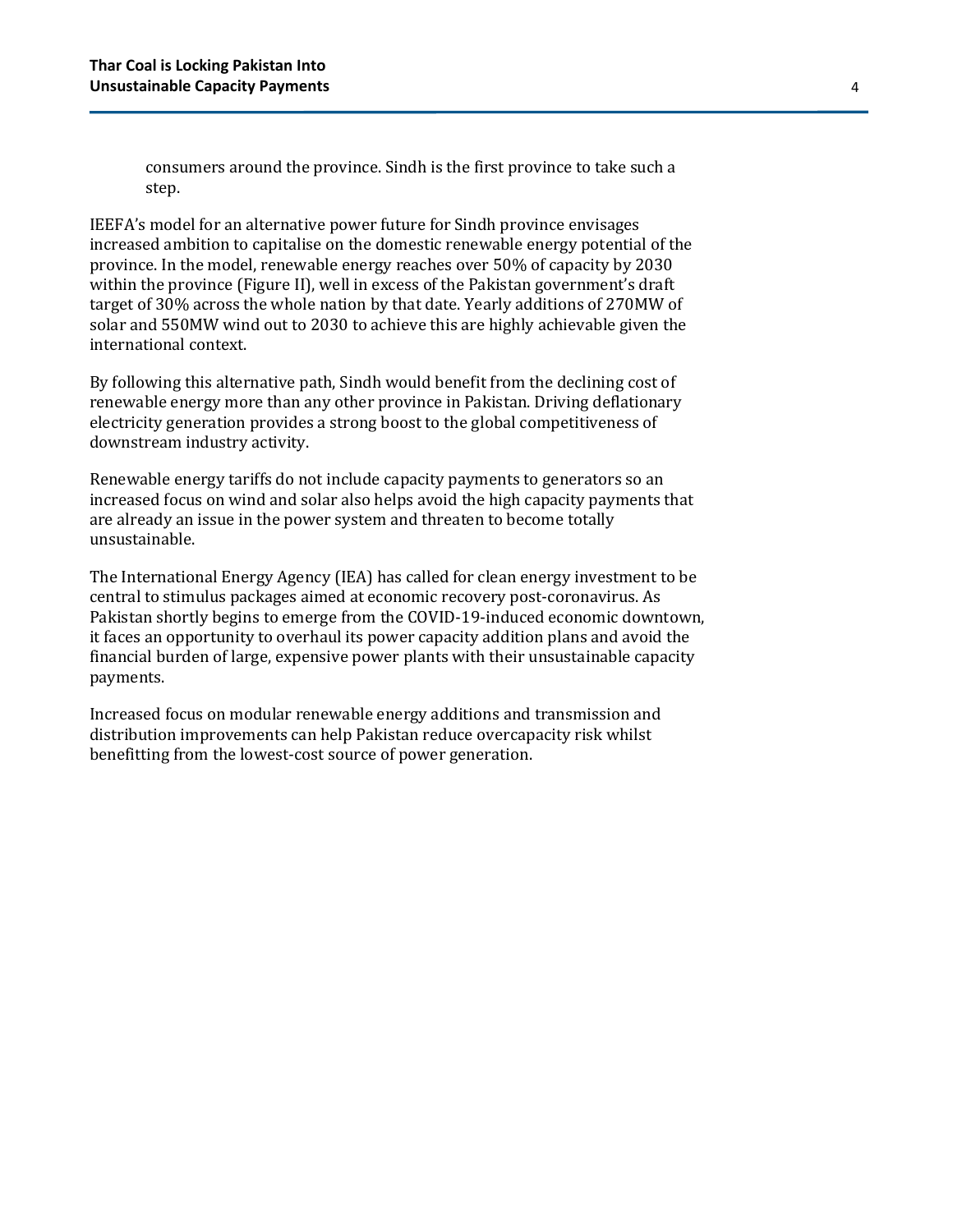## **Table of Contents**

| Renewables Beat Domestic Coal on Energy Security and Economics 12 |  |
|-------------------------------------------------------------------|--|
|                                                                   |  |
|                                                                   |  |
|                                                                   |  |
|                                                                   |  |
|                                                                   |  |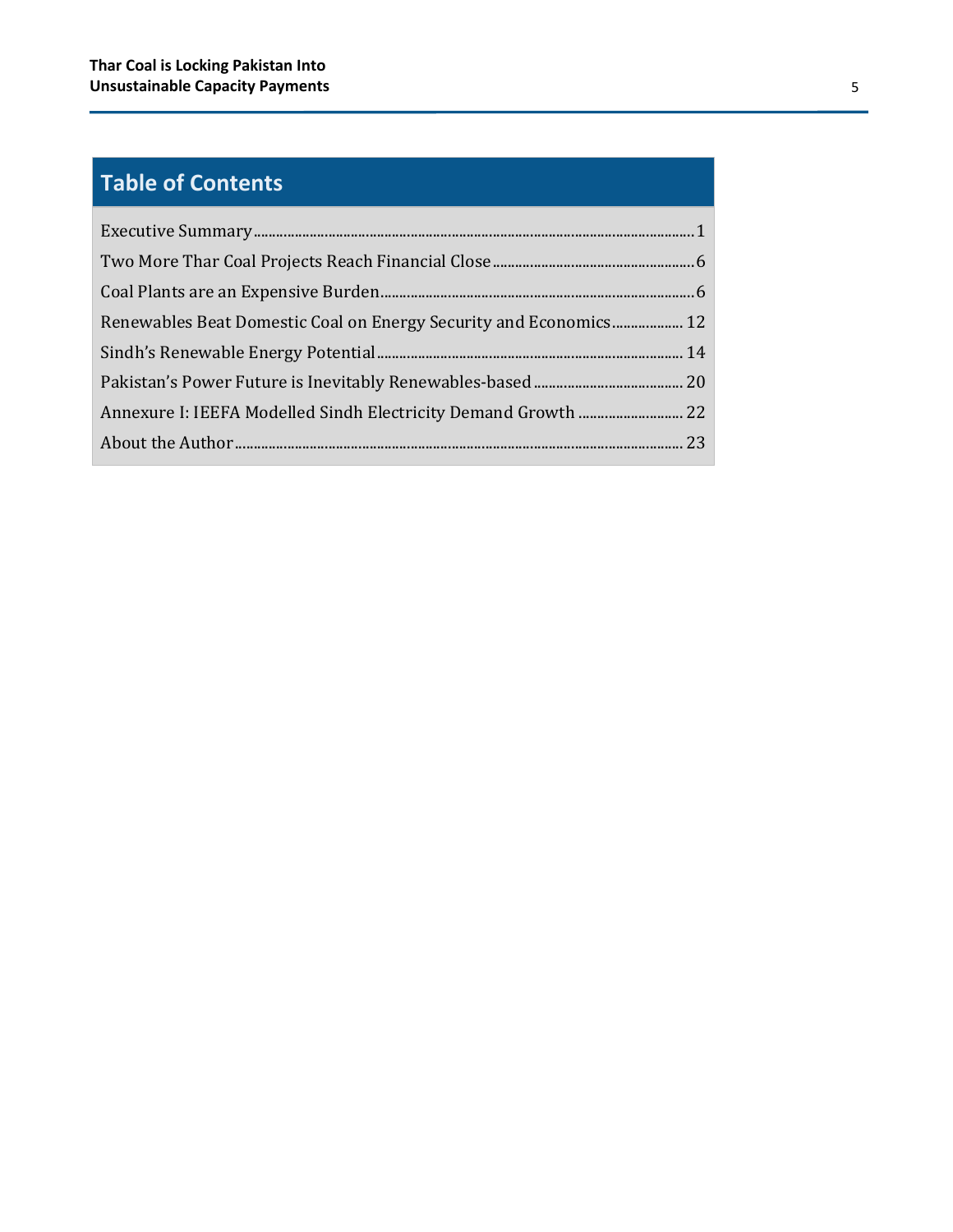### <span id="page-5-0"></span>**Two More Thar Coal Projects Reach Financial Close**

Despite the introduction of a draft renewable energy policy with a target of reaching 30% renewable energy capacity by 2030, the focus of Pakistan's capacity power additions remains on coal-fired power. Two more domestic coal-fired power proposals at Thar, Sindh province have reached financial close so far in 2020.

In January, Thar Energy Ltd reached financial close on its US\$500m, 330MW coal power project. Thar Energy is owned by a consortium of Hubco Power Company Ltd, Fauji Fertiliser Ltd and China Machinery Engineering Corporation (CMEC) within the China-Pakistan Economic Corridor Project (CPEC). The lead financiers are China Development Bank and Habib Bank.

In March, another CPEC project – Shanghai Electric's US\$2bn, 1,320MW Thar Coal Block-1 (TCB-1) – reached financial close. Shanghai Electric is a subsidiary of one of China's major power utilities – State Power Investment Corporation.

### <span id="page-5-1"></span>**Coal Plants are an Expensive Burden**

Renewable energy is the cheapest source of new power generation in Pakistan. Despite this, more coal-fired power plants are being built and planned with power tariffs significantly more expensive than new wind and solar tariffs (Figure 1).

Furthermore, the capacity payments that make up around half of the overall tariff of coal-fired power plants for the first ten years of operation are becoming a major burden on the nation's power system. Prime Minister Imran Khan has noted that total capacity payments to public, private and CPEC power generators could reach an entirely unsustainable Rs1.5 trillion (US\$9bn) in the next few years as more capacity is added.1

In the case of CPEC coal projects, capacity payments are higher in the first ten years of operation as they cover principal and interest payments to be paid over that period. The government of Pakistan has now asked China for easier repayment terms on 12GW of CPEC power projects totalling US\$30bn of investment, hoping that a lower interest rate and longer repayment schedule can reduce the capacity payments needed to cover the generators' fixed costs.

**Renewable energy is the cheapest source of new power generation in Pakistan**

In the hope that it can get foreign debt repayments rescheduled, the Pakistan government did not allocate any amount for repayment of foreign loans in its recent 2020-21 budget announcement. For 2019-20, Rs1.2 trillion (US\$7.3 billion) was allocated for foreign debt repayments.

<sup>1</sup> Dawn[. Pakistan urges China to soften terms for power deals.](https://www.dawn.com/news/1549299/pakistan-urges-china-to-soften-terms-for-power-deals) 15 April 2020.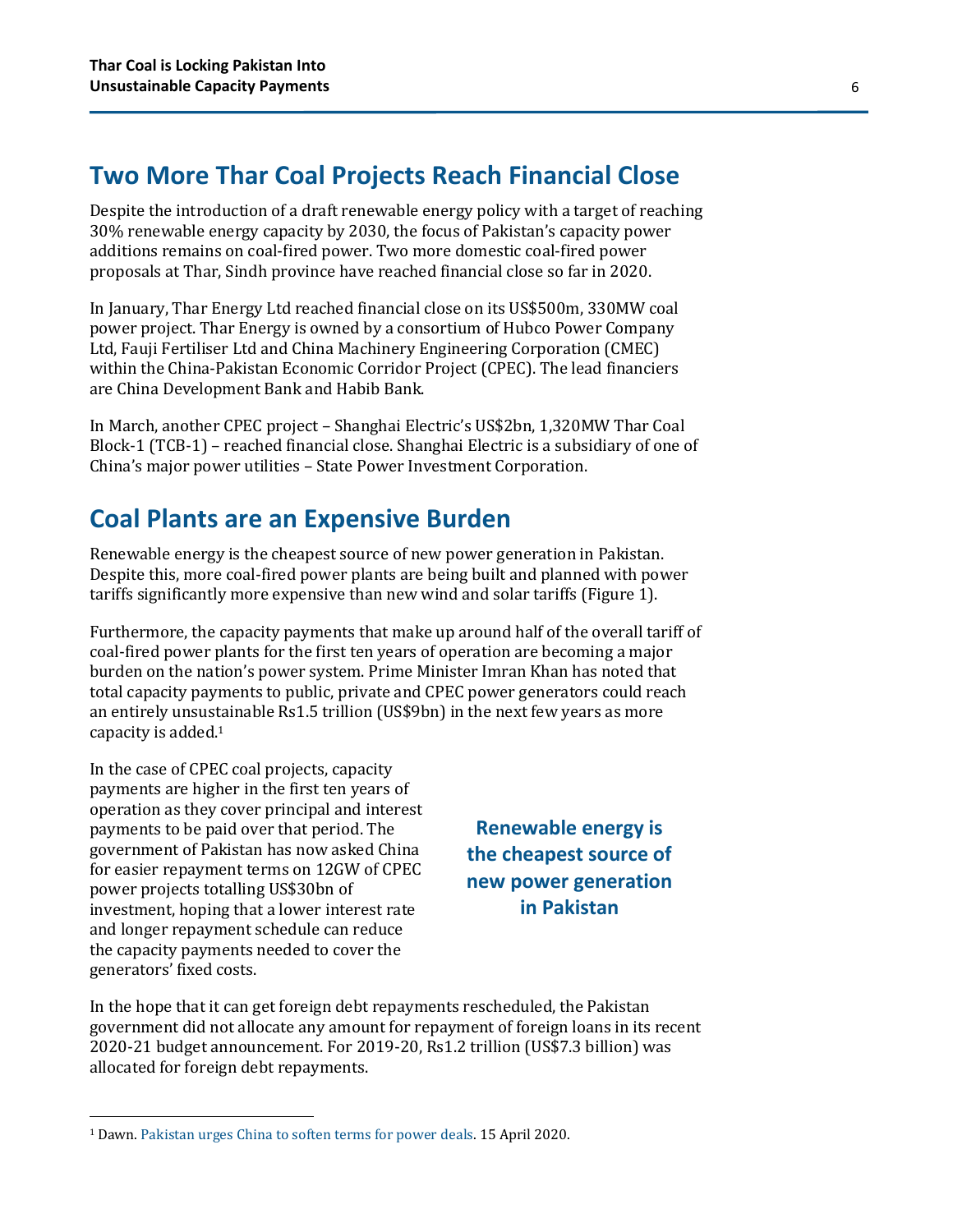However, the 2020-21 budget did allocate increased amounts for interest payments on domestic and foreign debt. For the coming fiscal year, debt servicing will amount to Rs2.95 trillion (US\$17.9 billion), up 9% on the revised 2019-20 figure of Rs2.7 trillion (US\$16.4 billion). Debt servicing will take up 41% of the entire FY2020-21 budget of Rs7.1 trillion (US\$43.2 billion).2



**Figure 1: Recent Determined Levelized Power Tariffs for Domestic Coal, Wind and Solar Power in Pakistan (Rs/kWh)**

### *High Coal-power Capacity Payments*

The coal-power tariff issues outlined above also apply to the Thar Energy Ltd and Shanghai Electric coal-fired power projects that have reached financial close this year. Figure 1 compares the NEPRA-determined levelized tariffs for these projects with the significantly lower tariffs of two recent renewable energy projects.

Like other CPEC coal power projects, the Thar Energy and Shanghai Electric projects have loan repayment terms over ten years. This means that capacity payments to the plants over that period will be high, adding to the growing financial burden within the power system. According to the NEPRA determined tariffs, the Thar Energy ad Shanghai Electric plants will both receive a Rs4.32/kWh capacity payment based on an assumed plant utilisation rate of 85%.

An assumed utilisation rate of 85% looks highly optimistic. Experience in other developing nations shows that, when coal-fired power plants are built in excess of demand growth – as Pakistan is on course to do – the utilisation of those plants is significantly lower than expected. China has experienced coal plant utilisation rates

<sup>2</sup> Express Tribune. [Budget 2020-21.](https://newslab.tribune.com.pk/budget-2020-21/)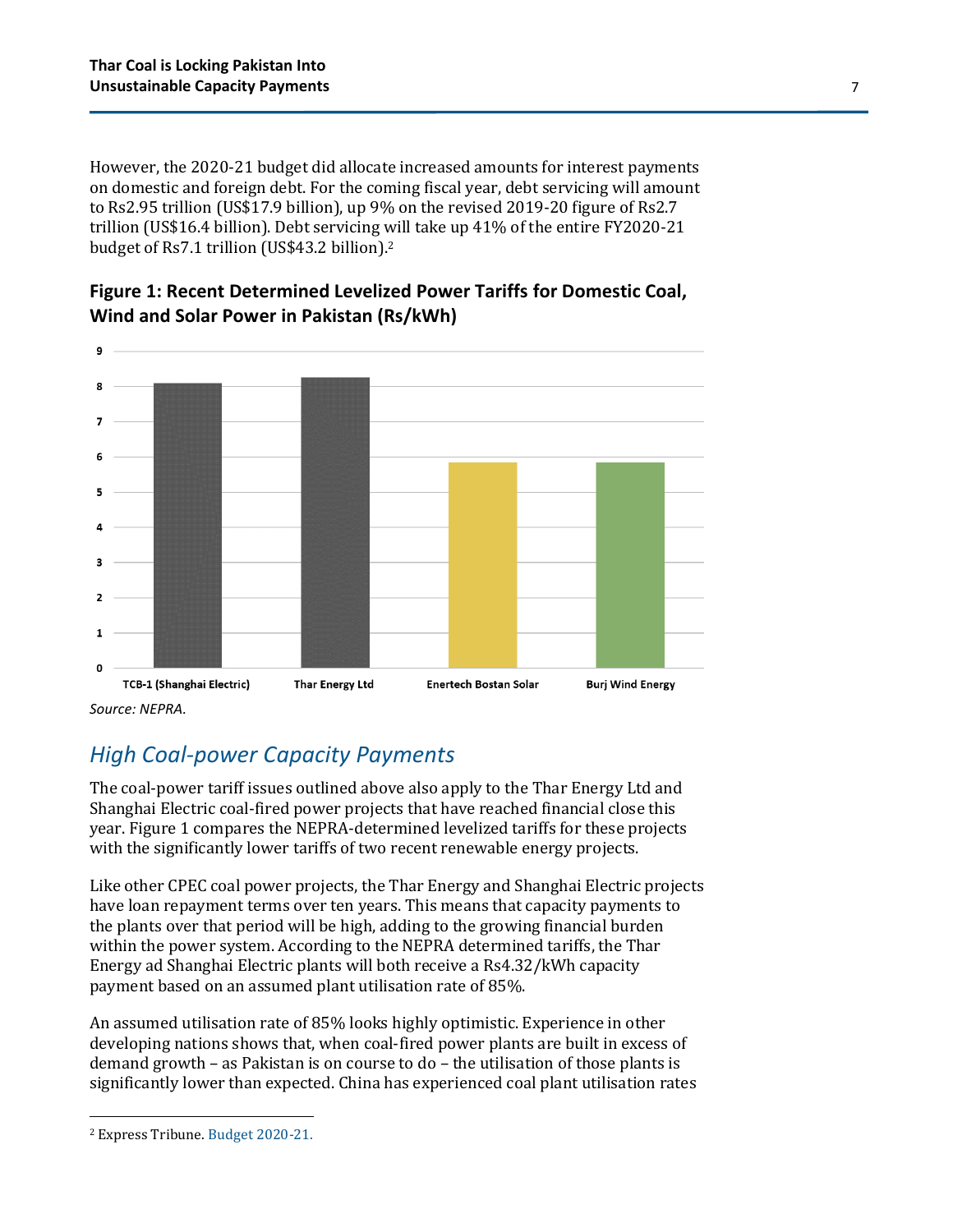under 50% due to its excessive coal power build out whilst India's coal power fleet was suffering with utilisation of only 55% even prior to the worst impacts of COVID-19.3

### *Circular Debt*

Unsustainable capacity payments are making electricity more expensive and contributing to Pakistan's major issue with circular debt – the accumulated debt within the power system that has now reached around Rs2 trillion (US\$12 billion).

A major component of the power system's circular debt is unpaid subsidies. These are meant to compensate distribution companies for selling electricity to consumers below the rate that they pay power generators for it. As a result, the distribution companies are often unable to pay power generators, who in turn cannot pay for fuel and are forced to keep power plants idle. Pakistan suffers power blackouts despite having enough capacity to cover present demand.

In addition, very significant transmission and distribution (T&D) losses mean that around a quarter of all power generated never reaches consumers. Even when it does, collection rates for power bills are often low.

As well as addressing T&D losses and power theft, the government's plan to tackle circular debt is to raise power tariffs to more accurately reflect the cost of generation. This is far from ideal in an economy with sluggish growth made worse by COVID-19.

**Prioritising the lowest cost power generation should be part of Pakistan's response to its growing circular debt problem**

Prioritising the lowest cost power generation (wind and solar) should be part of Pakistan's response to its growing circular debt problem.

### *COVID-19 Increases Growing Overcapacity Risk*

The rising issue of overcapacity in Pakistan means that large capacity payments are even more of a financial burden as they must be paid to the generators even if there is not sufficient power demand for the power plants to produce electricity.

Overcapacity was an issue in Pakistan before the coronavirus pandemic. Slow economic growth in Pakistan prior to COVID-19 meant that power demand growth was lower than expected. Electricity consumption for fiscal year 2018-19 rose only 2.3% around the country and only 0.8% in Sindh province (including K-Electric)

<sup>3</sup> IEEFA. [Who Would Still Fund a New Coal Plant in India? Stranded Asset Risks Continue to Rise](https://ieefa.org/wp-content/uploads/2020/05/IEEFA_Who-Would-Still-Fund-a-New-Coal-Power-Plant-in-India_May-2020.pdf)  [as Solar Deflation Continues.](https://ieefa.org/wp-content/uploads/2020/05/IEEFA_Who-Would-Still-Fund-a-New-Coal-Power-Plant-in-India_May-2020.pdf) May 2020.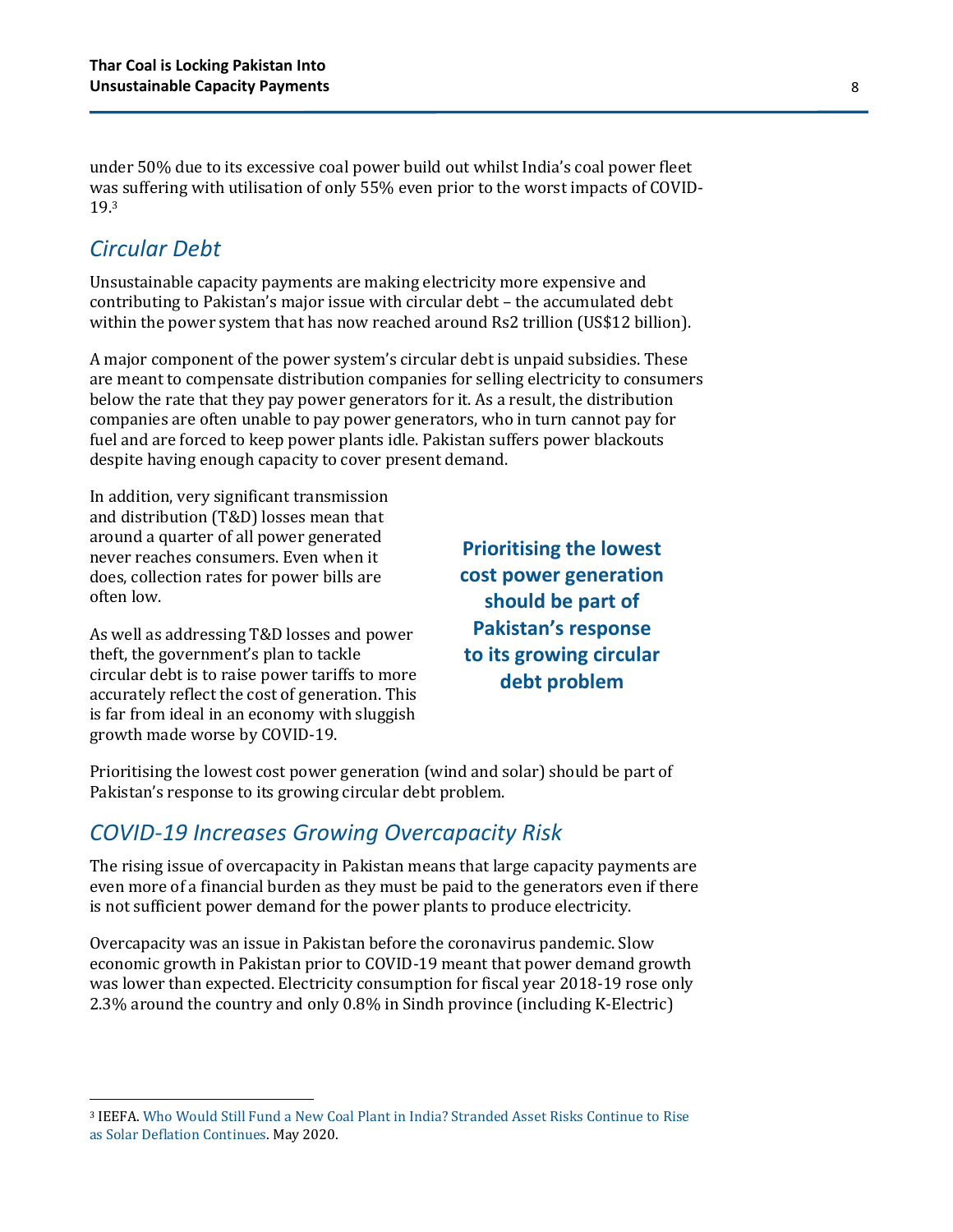according to NEPRA data.4 If K-Electric is excluded, power consumption actually declined in Sindh province in FY2018-19.

Across Pakistan as a whole, the utilisation rate of gas-, oil- and LNG-fired power plants declined to 39% in FY2018-19, down from 43% in the prior year, despite no more capacity additions of this type during the year. The overall thermal power capacity utilisation (including coal plants) was just 40% in FY2018-19 according to NEPRA data.

In December 2019 wind-power installations, which do not receive capacity payments, were curtailed in favour of coal and gas generation due to insufficient demand. This was despite wind power's supposed "must run" status.<sup>5</sup>

As has been seen in other developing Asian nations, overestimated demand growth projections are putting the nation on the path towards building more expensive power capacity than it needs.

COVID-19 is now making the situation worse; power demand growth is slowing globally thereby falling even further behind expectations. At the same time, capacity payments will still have to be made to power plants that may increasingly be sitting idle amidst lower-than-expected demand. During FY2020-21, it is expected that another 4GW of power capacity will be added nationally.6 Where these new plants have capacity payments due according to their tariff agreements, they will become further financial burdens on the power system.

**COVID-19 is now making the situation worse; power demand growth is slowing globally** 

The pandemic is raising the risk that Pakistan is locking in long term overcapacity given its plans to continue rolling out large coal-fired and hydro power stations. It is not the only country facing increased overcapacity risk.

### *Overcapacity Along China's Belt and Road*

Bangladesh already has significant excess capacity that has required capacity payments to plants lying idle much of the time. Overall power capacity utilisation in Bangladesh for 2018-19 was just 43%, while capacity payments to idle plants reached Tk90bn (US\$1.1bn) in 2018-19.7

Bangladesh's current power capacity addition plan is based around the addition of significant amounts of coal- and LNG-fired power plants and looks certain to lock in

<sup>4</sup> NEPRA[. State of the Industry Report 2019.](https://nepra.org.pk/publications/State%20of%20Industry%20Reports.php)

<sup>5</sup> Dawn[. Alarm mounts as wind power turbines halt after government stops purchases.](https://www.dawn.com/news/1521088) 8 December 2019.

<sup>6</sup> Express Tribune. [Pakistan's installed capacity soars](https://tribune.com.pk/story/2242155/2-pakistans-installed-power-capacity-soars/). 14 June 2020.

<sup>7</sup> IEEFA. [Bangladesh Power Review: Overcapacity, Capacity Payments, Subsidies and Tariffs Are](https://ieefa.org/wp-content/uploads/2020/05/Bangladesh-Power-Review_May-2020.pdf)  [Set to Rise Even Faster.](https://ieefa.org/wp-content/uploads/2020/05/Bangladesh-Power-Review_May-2020.pdf) May 2020.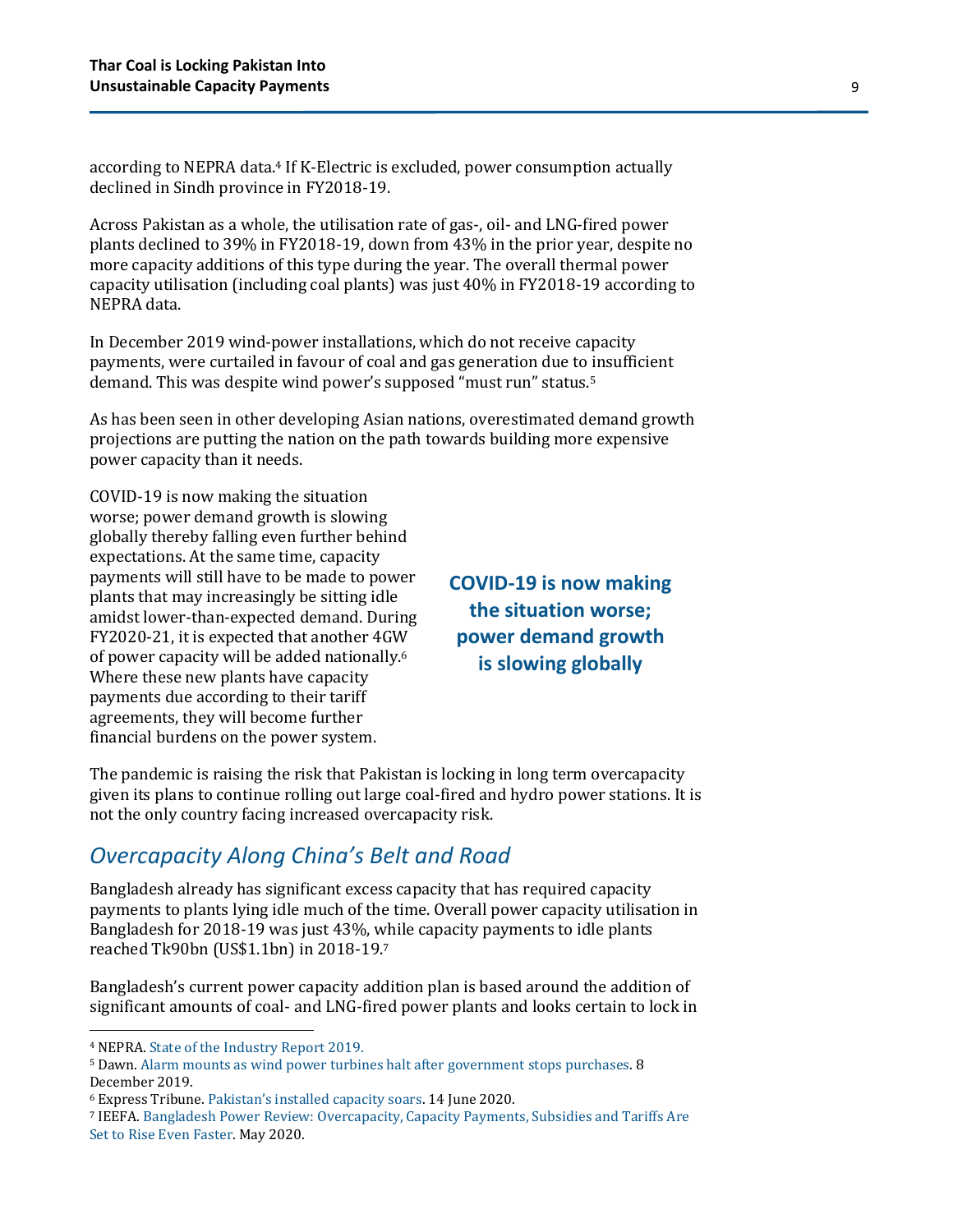an extremely high level of overcapacity out to at least 2030. This suggests that there will be capacity payments to idle plants for the long term if the planned coal- and LNG-fired power plants come online.

In an indication of what lies ahead, the first of many China-backed Belt and Road Initiative (BRI) coal plants to be built in Bangladesh at Payra has reportedly been receiving capacity payments of US\$19m a month whilst half its capacity is idle due to a delayed transmission line connection. The Bangladesh Power Development Board's chairman has stated: "In that case the Payra power plant is going to be a burden and would only increase the government's power subsidy". Since then, the one operating unit at the Payra coal plant has gone offline but is continuing to receive capacity payments whilst standing idle.8

There are now some early indications of a possible change of emphasis for China's BRI power investments in Bangladesh. In March 2020, is was revealed that the 350MW Gazaria BRI coal-fired power plant had been cancelled and replaced with plans for grid upgrades to reduce system losses in the rural electricity system. <sup>9</sup> In June 2020, Bangladesh's cabinet committee approved a plan for a joint venture with China for the acceleration of renewable energy investment with a US\$500m investment in 500MW of solar and wind power.<sup>10</sup>

**Bangladesh already has significant excess capacity that has required capacity payments to plants lying idle much of the time**

PLN, Indonesia's state-owned power utility, has seen its misguided reliance on new coal-fired independent power plants (IPPs) lead to the need for rapidly escalating government subsidies. PLN's delayed 2018 financial results revealed that increased IPP payments, along with higher fuel costs had led to the need for a 75% increase in subsidy from the government. The subsidy reached an enormous US\$5bn in 2018.<sup>11</sup> COVID-19 is now adding to the financial pressure on PLN as it is required to make capacity payments to IPPs even as power demand drops amid the global economic downturn.12

PLN simply cannot afford its current strategy of relying on more coal IPPs. With more of these projects set to come online, PLN's IPP payments are set to increase further still. IEEFA has forecast that government subsidy payments to PLN may reach US\$7.2bn in 2021.13

Meanwhile, Egypt recently shelved plans for a huge 6.6GW China-backed coal-fired power plant due to concerns about overcapacity and a preference for renewable

<sup>8</sup> Financial Express. Country's biggest Payra coal[-fired power plant remains shut.](https://thefinancialexpress.com.bd/trade/countrys-biggest-payra-coal-fired-power-plant-remains-shut-1590923302) 31 May 2020.

<sup>9</sup> Financial Express[. Chinese loans: Govt to drop coal plant project.](https://thefinancialexpress.com.bd/trade/chinese-loans-govt-to-drop-coal-plant-project-1584684501) 20 March 2020.

<sup>10</sup> PV Magazine[. Bangladesh looks to Beijing to speed its solar ambition.](https://www.pv-magazine.com/2020/06/09/bangladesh-looks-to-beijing-to-speed-its-solar-ambition/) 9 June 2020.

<sup>11</sup> IEEFA. [PLN's fractured finances require real leadership](https://ieefa.org/indonesia-update-plns-fractured-finances-require-real-leadership/), 30 May 2019

<sup>12</sup> Jakarta Post[. PLN books \\$2.8b loss in Q1 amid weakening rupiah,](https://www.thejakartapost.com/news/2020/06/16/pln-books-2-8b-loss-in-q1-amid-weakening-rupiah.html) 16 June 2020

<sup>13</sup> IEEFA, PLN in Crisis – [Time for Independent Power Producers to Share the Pain?,](https://ieefa.org/wp-content/uploads/2020/04/PLN_Time-for-IPPs-to-Share-the-Pain_April-2020.pdf) April 2020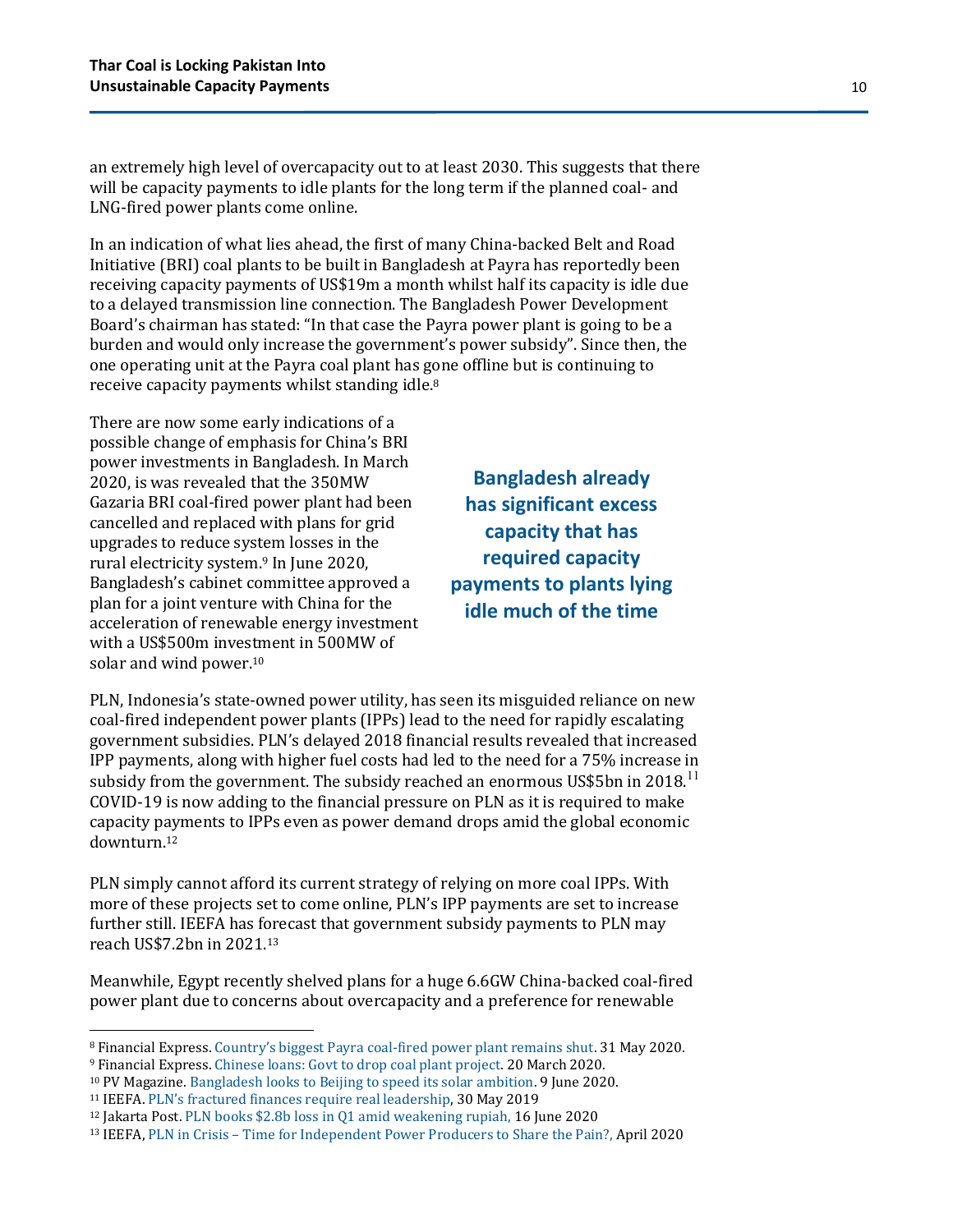energy.14 Egypt is now moving ahead with a plan to implement wind and solar projects totalling 3,170MW. 15

#### *China on Course to Becoming the Last Financier of Coal*

A determination to expand power generation via coal-fired plants means Pakistan is becoming more indebted to just one nation for power projects. With international finance for coal power rapidly drying up, China is rapidly becoming the last source of coal power largesse.

An ever lengthening list of banks have announced policies that distance them from thermal coal.16 Now major investors are increasingly associating carbon risk with financial risk. BlackRock, the world's largest asset manager with US\$7 trillion under management, recently raised concerns with South Korean state-owned power utility KEPCO over its overseas coal projects.17

State-backed finance for coal is also declining. Partly in response to South Korea's major air pollution problem, its government is now initiating a "Green New Deal" to refocus its economy and move it away from coal and towards renewables.18 This looks set to also reduce South Korean export credit agency (ECA) support for South Korean-built coal power projects around the developing world. South Korea has historically been one of the key enablers of coal power in developing countries along with China.

The other key state financier of coal power across Asia has been Japan. The Japan Bank for International Cooperation (JBIC) is under increasing pressure to end coal finance.19

With Chinese finance becoming the only funding source available for coal power, Pakistan faces the prospect of increasing debt to China if it continues its plan to exploit the Thar coal reserve. Debts owed to China for power plants are already a financial difficulty for Pakistan, made worse by the COVID-19 economic downturn, evidenced by Pakistan recently asking China for debt relief on US\$30bn of debt for 12,000MW of power plants.<sup>20</sup> The Paris Club of creditor nations has recently provided debt relief to Pakistan but it is not yet clear what relief China will provide.21

<sup>14</sup> ChinaDialogue[. Shelving of huge BRI coal plant highlights overcapacity risk in Pakistan and](https://www.chinadialogue.net/article/show/single/en/11988-Shelving-of-huge-BRI-coal-plant-highlights-overcapacity-risk-in-Pakistan-and-Bangladesh-)  [Bangladesh.](https://www.chinadialogue.net/article/show/single/en/11988-Shelving-of-huge-BRI-coal-plant-highlights-overcapacity-risk-in-Pakistan-and-Bangladesh-) 1 May 2020.

<sup>15</sup> ESI Africa. [Egypt: New and Renewable Energy Authority form on growth plan.](https://www.esi-africa.com/industry-sectors/renewable-energy/egypt-new-and-renewable-energy-authority-firm-on-growth-plan/) 4 June 2020.

<sup>16</sup> IEEFA[. Financial institutions are restricting thermal coal funding.](https://ieefa.org/finance-exiting-coal/)

<sup>17</sup> Bloomberg[. BlackRock Warns Korean Utility on Overseas Coal Plant Push.](https://www.bloomberg.com/amp/news/articles/2020-05-28/blackrock-warns-korea-s-power-giant-on-overseas-coal-plant-push) 29 May 2020.

<sup>18</sup> Forbes[. South Korea Embraces EU-Style Green Deal For COVID-19 Recovery.](https://www.forbes.com/sites/davidrvetter/2020/04/16/south-korea-embraces-eu-style-green-deal-for-covid-19-recovery/#7b8a5a55611d) 16 April 2020.

<sup>19</sup> Reuters[. JBIC muddies comments from chief on ending coal finance.](https://www.reuters.com/article/us-coal-japan-jbic-climatechange/jbic-muddies-comments-from-chief-on-ending-coal-finance-idUSKBN22D4MG) 1 May 2020.

<sup>20</sup> Dawn. [Pakistan urges China to soften terms for power deals.](https://www.dawn.com/news/1549299) 15 April 2020.

<sup>21</sup> Reuters, Ethiopia[. Pakistan among latest countries to get Paris Club debt relief.](https://www.reuters.com/article/parisclub-debt/ethiopia-pakistan-among-latest-countries-to-get-paris-club-debt-relief-idUSL8N2DN1EX) 10 June 2020.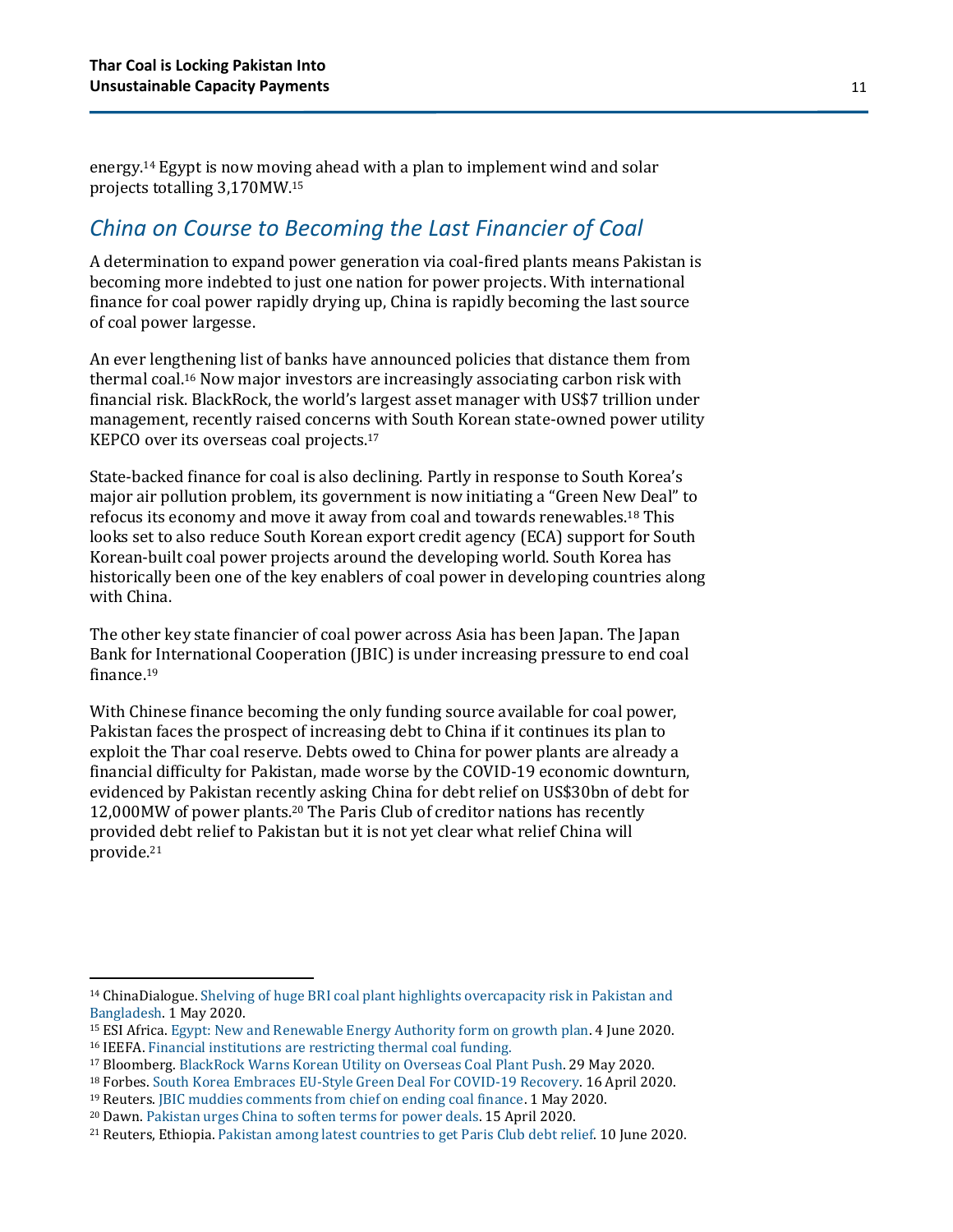Amongst the many advantages in prioritising renewable energy is the much wider range of potential investors the new technology can attract to Pakistan. Whilst the number of financiers for coal is declining fast, the world's major banks, power technology firms and investors are increasingly keen to take part in opportunities in renewable energy. Global wind power technology leader Vestas has shown an interest in Pakistan renewable energy opportunities.22

A switch in focus from coal to renewables would attract far more diverse sources of power finance and investment whilst reducing debt reliance on a single nation.

**A switch in focus from coal to renewables would attract far more diverse sources of power finance and investment** 

## <span id="page-11-0"></span>**Renewables Beat Domestic Coal on Energy Security and Economics**

Pakistan is continuing to turn away from planning more coal-fired power plants that use imported coal. Domestic coal fuelled plants are currently seen as a better alternative on energy security and economic grounds due to the avoidance of fossil fuel imports made more expensive by a weakened Pakistan Rupee.

However, in addition to being the cheapest source of new power generation in the country, renewable energy provides a better solution on both economic and energy security grounds, in addition to the avoidance of many other issues afflicting Pakistan's power system.

Not only do wind and solar not have any fuel cost at all, renewable energy tariffs do not include capacity payments which are currently becoming an unsustainable financial burden on the nations power system. Pakistan's post-pandemic economic growth and prosperity will be better enabled by further reliance on wind and solar than on fossil fuel-based plants dependent on large loans that are required to be repaid quickly.

Domestic coal-fired power cannot beat renewables on energy security either. A power system with higher reliance on smaller, modular, distributed power generators is likely to be more energy secure in the long run than one reliant on fewer, larger, more complicated power stations. As well as being the cheapest source of power generation, renewable energy is also the most energy secure form of power generation in Pakistan.

<sup>&</sup>lt;sup>22</sup> The Nation[. Wind turbines manufacturer Vestas keen to establish factory in Pakistan.](https://nation.com.pk/07-Feb-2020/wind-turbines-manufacturer-vestas-to-keen-establish-factory-in-pakistan) 7 February 2020.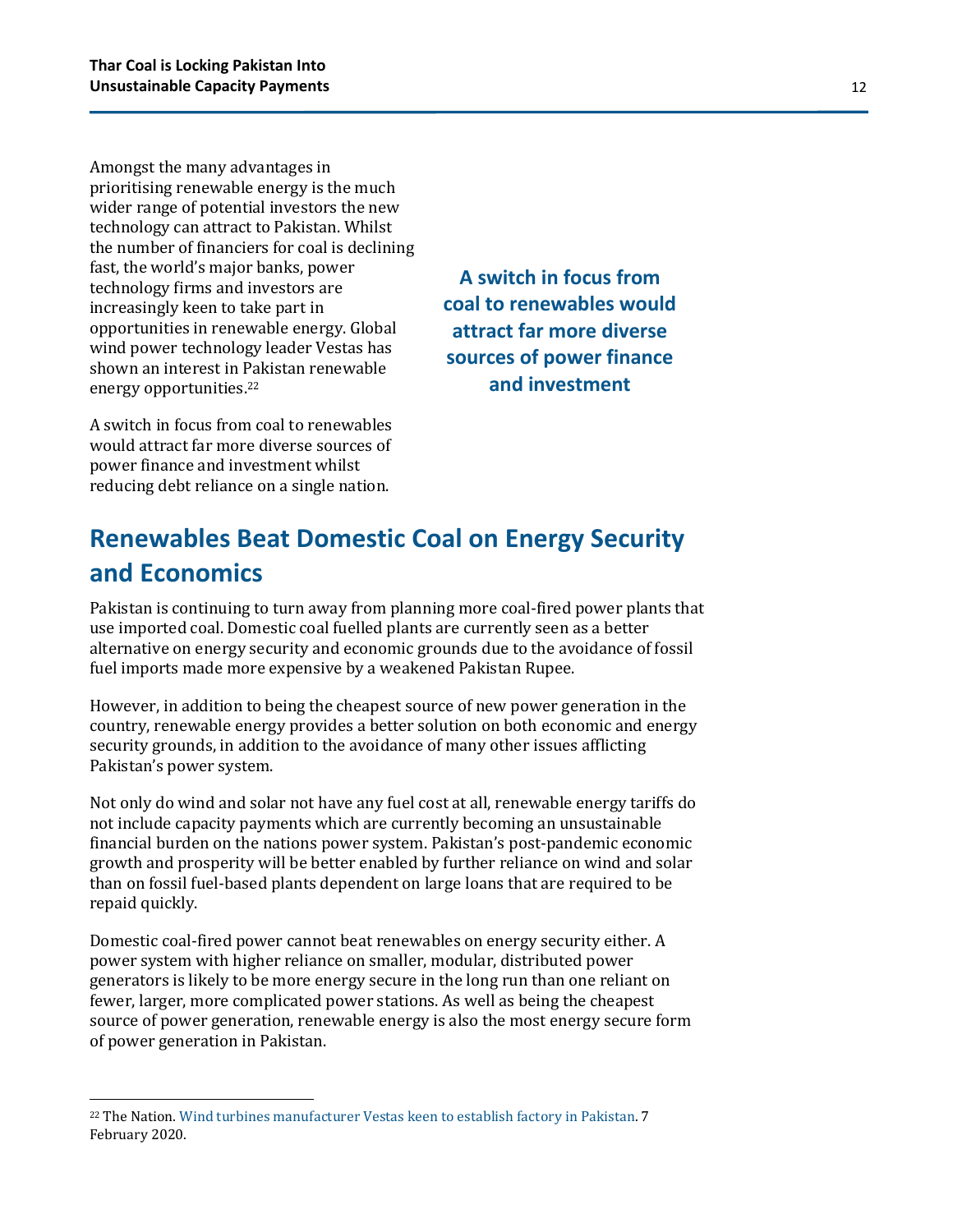### *Pakistan's Draft Renewable Energy Policy*

The various advantages of renewables have been recognised to some extent in a new draft renewable energy policy targeting 20% renewable energy capacity by 2025 and 30% by 2030. This is below the level modelled by IEEFA as being well within reach in our December 2018 report on Pakistan's power system.<sup>23</sup> Our model suggested the nation could approach 30% of power *generation* coming from renewables by 2030 with renewable power technology making up 36% of *capacity* by that time. Nevertheless, the new draft policy represents a significant step forward for increased renewable energy ambition in Pakistan.

Furthermore, the government is now correctly identifying that increased reliance on renewable energy will help reduce power tariffs<sup>24</sup> in an electricity system that is becoming too reliant on expensive fossil fuel-based power tariffs.

In February 2020, a NEPRA determination for a 50MW solar project by Enertech Bostan Solar Ltd confirmed a levelized tariff of Rs5.84/kWh, further reinforcing the fact that renewables are the cheapest source of new power generation in Pakistan.

Renewable energy tariffs in Pakistan look set to decline further with the first competitive bidding reverse auction for solar power.25 Sindh province is set to auction the first 50MW of a 400MW solar program receiving funding from the World Bank. Competitive bidding for renewable energy projects has driven wind and solar tariffs down across the world.

**The new draft policy represents a significant step forward for increased renewable energy ambition in Pakistan**

Amongst the new renewable projects in the pipeline are the so-called "Super Six" wind projects. The Super Six total 310MW of capacity to be built within the Gharo-Jhimpir wind corridor in Sindh province by local companies and will provide the lowest cost electricity yet seen in Pakistan.26 With a total investment of US\$450m, the International Finance Corporation (IFC), part of the World Bank Group, will provide US\$320m including US\$86m from its own account and US\$234m through intermediary lenders.

On the downside, existing wind power generators in the Gharo-Jhimpir wind corridor have reported financial difficulties due to curtailment of their output,

<sup>23</sup> IEEFA. [Pakistan's Power Future: Renewable Energy Provides a More Diverse, Secure and Co](https://ieefa.org/ieefa-report-pakistan-could-build-greater-energy-security-by-increasing-use-of-cheaper-renewables/)st-[Effective Alternative.](https://ieefa.org/ieefa-report-pakistan-could-build-greater-energy-security-by-increasing-use-of-cheaper-renewables/) December 2018.

<sup>24</sup> Express Tribune. [\\$700m investment in Pakistan's power sector underway](https://tribune.com.pk/story/2103479/1-700m-investment-power-sector-way-omar/). 20 November 2019.

<sup>25</sup> Express Tribune[. In a first, Sindh to auction solar power project.](https://tribune.com.pk/story/2113158/2-first-sindh-auction-solar-power-project/) 7 December 2019.

<sup>26</sup> IFC. [IFC Supports Super Six Wind Projects to Spur Renewable Energy and Help Meet Power](https://ifcextapps.ifc.org/IFCExt/Pressroom/IFCPressRoom.nsf/0/C2D9744E04D76455852584B3002C87F5)  [Needs.](https://ifcextapps.ifc.org/IFCExt/Pressroom/IFCPressRoom.nsf/0/C2D9744E04D76455852584B3002C87F5) 15 November 2019.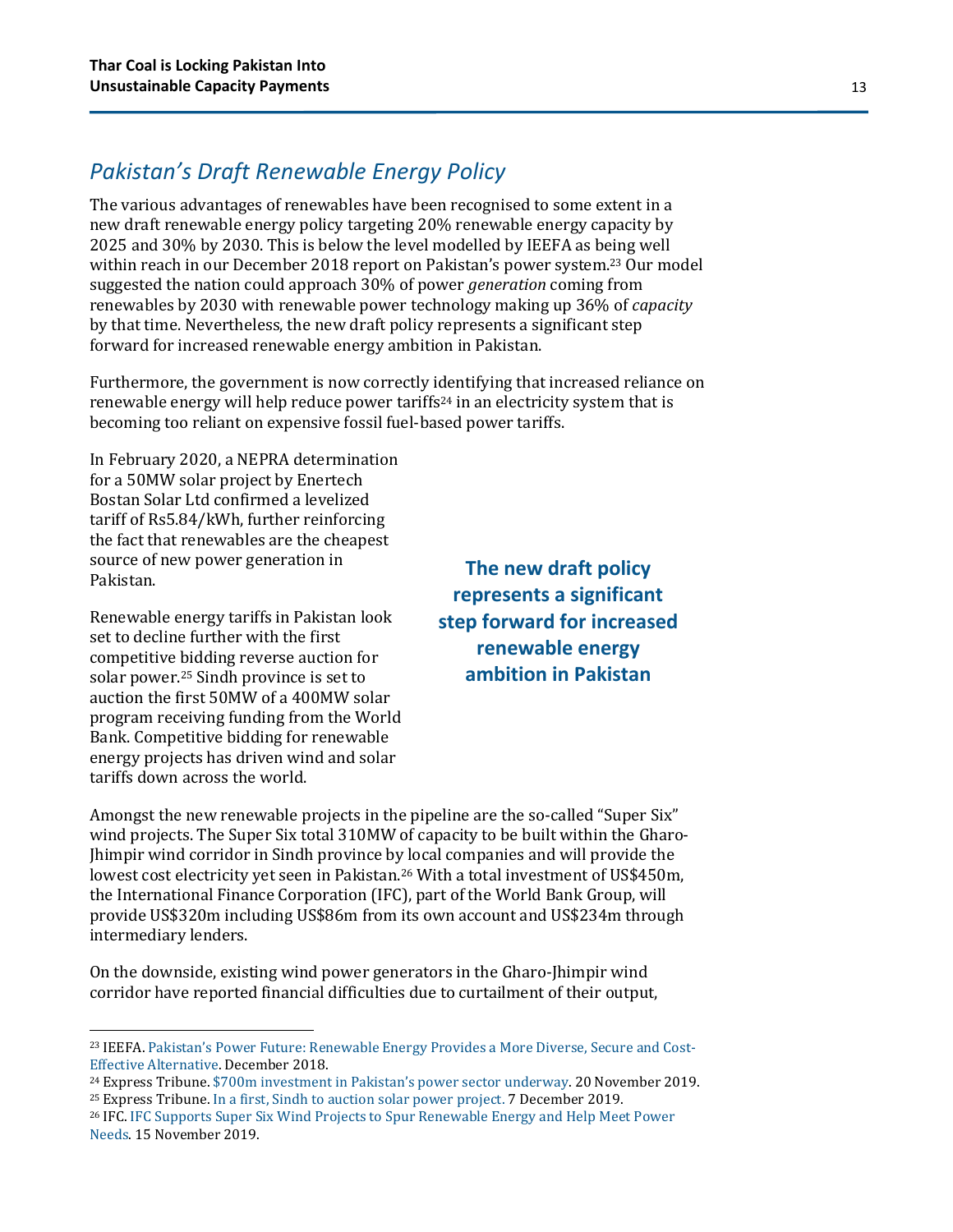despite their "must run" status. The Central Power Purchasing Agency (CPPA) has reportedly curtailed zero marginal cost wind generation whilst illogically accepting offtake from coal and gas generators reliant on expensive fossil fuel imports.27

Meanwhile, another 2019 renewable energy project in Pakistan demonstrated the speed with which such installations could be built. Italian oil and gas company Eni announced a 10MW off-grid solar power project at its Pakistan gas field in March. The plant was completed within just six months<sup>28</sup> in great contrast to the length of time it takes to build fossil fuel-based and hydro plants.

The speed with which renewable energy can be installed was also clearly exhibited elsewhere in Asia during 2019. Vietnam expanded its solar capacity tenfold to 4.6GW of capacity in the 12 months through to June 2019.29 This puts the Pakistan government's target of adding 8GW of renewable energy by 2025 into context. Spurred on by a feed-in-tariff deadline, the average time taken to complete and commission the new Vietnamese projects was just 275 days. From less than 10MW of operating solar power capacity two years ago, Vietnam now has more operational utility-scale solar power than Australia.

There is significant renewable energy potential right across Pakistan. However, much of the installed renewable capacity so far has been constructed in Sindh province which has the potential to significantly scale up wind and solar ambition, reinforcing its position as Pakistan's renewable energy leader.

### <span id="page-13-0"></span>**Sindh's Renewable Energy Potential**

Sindh is the most advanced province in Pakistan in terms of renewable energy development. It is also home to the Thar coal fields and the coal-fired power projects and proposals intended to exploit them, as well as imported coal-fired power projects. Although Pakistan's major hydro power proposals are upstream of Sindh, the province could potentially be significantly impacted by further damming of rivers in the north of the country.

Sindh's leadership position within Pakistan and its contrasting coal development proposals make it an ideal case study into how renewables in Pakistan can develop whilst avoiding the mistake of constructing too much out-of-date fossil fuelled power technology and the financial burden they entail.

### *Sindh is Pakistan's Renewables Leader*

Most of Pakistan's renewable energy development so far has been concentrated on the Gharo-Jhimpir wind corridor in Sindh province. Further wind power projects within the corridor are under development including the "Super Six" wind projects - 310MW of wind power capacity that will provide the lowest cost electricity yet seen

<sup>&</sup>lt;sup>27</sup> Dawn. [Alarm mounts as wind power turbines halt after government stops purchases.](https://www.dawn.com/news/1521088/alarm-mounts-as-wind-power-turbines-halt-after-govt-stops-purchases) 8 December 2019.

<sup>28</sup> PV Magazine[. Pakistan gas field powered by 10MW off-grid solar system.](https://www.pv-magazine.com/2019/11/22/pakistan-gas-field-powered-by-10-mw-off-grid-solar-system/) 22 November 2019.

<sup>29</sup> Rystad Energy[. Vietnam overtakes Australia in commissioned utility PV.](https://www.rystadenergy.com/newsevents/news/press-releases/Vietnam-overtakes-Australia-in-commissioned-utility-PV/) 4 July 2019.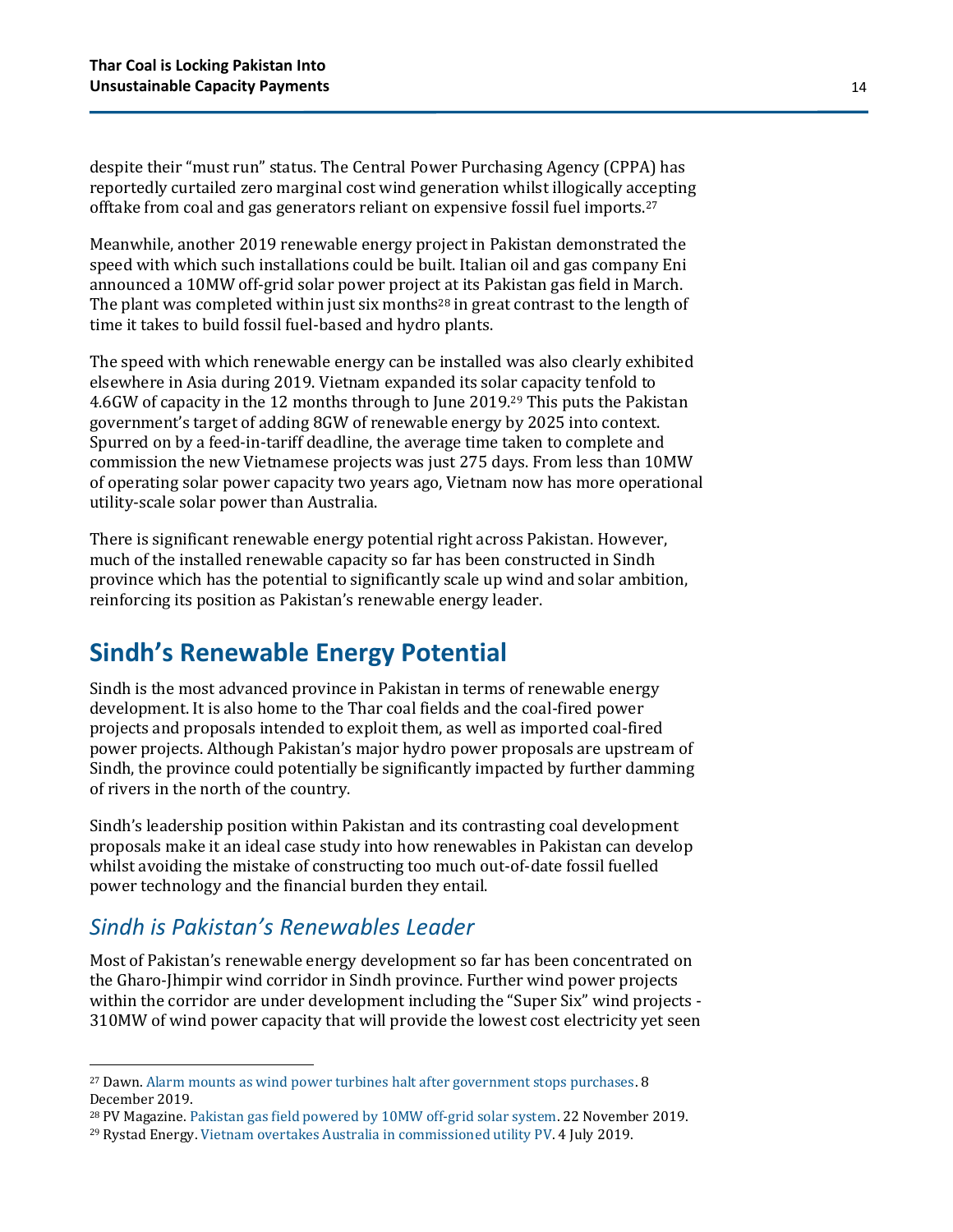#### in Pakistan.30

Sindh is also moving forward with solar power development with a plan to install 400MW of solar by 2021. The province is also set to be the first in Pakistan to move towards competitive bidding for renewable energy projects – a move that is set to drive down the cost of renewable energy even further, as has been seen in other nations that adopted this bidding process.

The provincial government of Sindh has been granted a licence for a provincial grid company that will complement the National Transmission and Despatch Company (NTDC) and link the Gharo-Jhimpir wind corridor to power consumers around the province.31 Sindh is the first province to take this step. This plan is designed to reduce congestion of power evacuation from the corridor which has led to curtailment of wind power despite the fact that it is the cheapest form of power generation.

These positive steps forward by Sindh province make the possibility of increased renewable energy ambition highly achievable.

#### *Sindh Electricity Model*

IEEFA has modelled an alternative power expansion scenario for Sindh province to highlight its renewable energy potential. Assumed rates of power demand growth, T&D losses, and future improvements in energy efficiency and reduced line losses are the same as those assumed for the nation as a whole (Annexure I).

|               | <b>Electricity Market Composition 2018/19</b> |            |                   |                 |                    |  |  |  |  |  |
|---------------|-----------------------------------------------|------------|-------------------|-----------------|--------------------|--|--|--|--|--|
| <b>Source</b> | <b>Capacity</b>                               |            | <b>Generation</b> | <b>Capacity</b> |                    |  |  |  |  |  |
|               | <b>MW</b>                                     | % of Total | <b>GWh</b>        | % of Total      | <b>Utilisation</b> |  |  |  |  |  |
| Oil, Gas, LNG | 6,762                                         | 66.3%      | 27,296            | 70.0%           | 46%                |  |  |  |  |  |
| Coal          | 1,852                                         | 18.2%      | 8,245             | 21.2%           | 51%                |  |  |  |  |  |
| Nuclear       | 137                                           | 1.3%       | 130               | 0.3%            | 11%                |  |  |  |  |  |
| Solar         | 50                                            | 0.5%       | 57                | 0.1%            | 13%                |  |  |  |  |  |
| Wind          | 1,398                                         | 13.7%      | 3,252             | 8.3%            | 27%                |  |  |  |  |  |
| <b>Total</b>  | 10,199                                        | 100.0%     | 38,980            | 100.0%          |                    |  |  |  |  |  |

#### **Table 1: Sindh Power Capacity and Generation 2018/19**

*Source: NEPRA, IEEFA calculations.*

Despite Sindh's renewable energy leadership within Pakistan, renewable energy made up just 14% of power capacity in FY2018-19 and only 8% of electricity generation. The province's power system is dominated by fossil fuels with the prevalence of coal having increased in recent years, with much more planned.

<sup>30</sup> IFC. [IFC Supports Super Six Wind Projects to Spur Renewable Energy and Help Meet Power](https://ifcextapps.ifc.org/IFCExt/Pressroom/IFCPressRoom.nsf/0/C2D9744E04D76455852584B3002C87F5)  [Needs.](https://ifcextapps.ifc.org/IFCExt/Pressroom/IFCPressRoom.nsf/0/C2D9744E04D76455852584B3002C87F5) 15 November 2019.

<sup>31</sup> NEPRA[. Grant of Transmission Licence to act as a Provincial Grid Company.](https://nepra.org.pk/licensing/Licences/Transmission/Provincial%20Grid%20Company/STDC/LAT-06%20TL%20Sindh%20Transmission%20&%20Dispatch%20Company%20Ltd%2005-11-2019.PDF) 5 November 2019.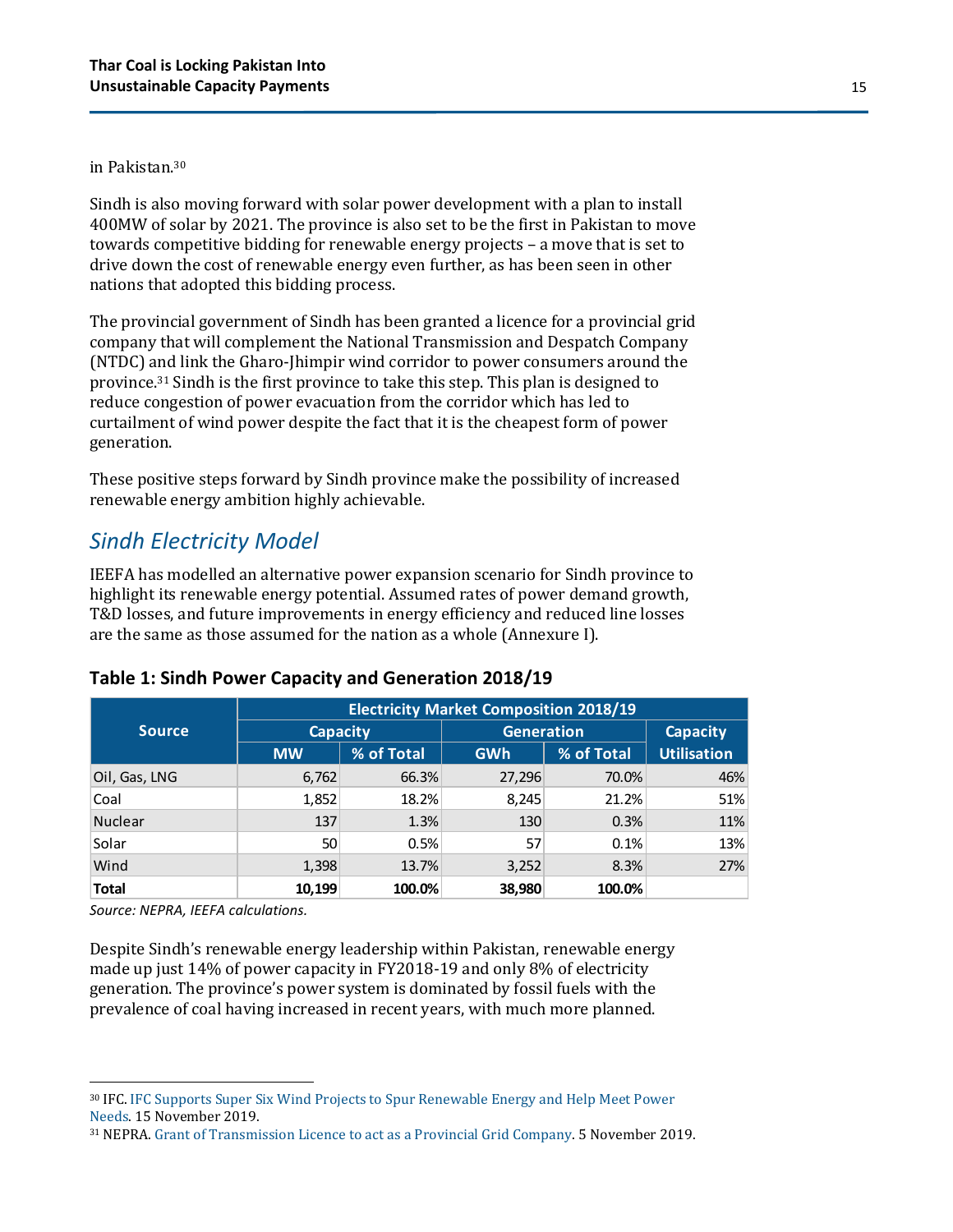IEEFA's alternative power scenario is based on an increase in the province's already nation-leading ambition in renewable energy. We assume that Pakistan as a whole could add 12GW of wind power out to 2030, a rate of 1GW per year. For Sindh, we assume that half (6GW) will be located within the province given its already wellidentified wind energy resources and moves made by the Sindh government to increase transmission capacity from the wind corridor.

For solar, we assume 3GW of utility-scale solar can be installed in Sindh by FY2029- 30 – a highly achievable rate of just 270MW per year given the Sindh government currently plans to add the first 400MW of solar by 2021.

The addition of 9GW of progressively cheaper renewable energy means that much of the planned future build of coal-fired power is not required to meet electricity demand growth in Sindh. Several coal and LNG-based power plants are under construction and these are included in our model. IEEFA's model also includes 2.2GW of under-construction nuclear power units to be added by 2021-22.

However, beyond these fossil fuel-based and nuclear additions, the increase in renewable energy ambition means that no further coal-fired power developments are required to meet forecast demand growth in Sindh.



#### **Figure 2: Sindh Modelled Power Capacity 2029/30 (MW)**

*Source: NEPRA, IEEFA calculations.*

In our model for Sindh, electricity consumption in the province increases 50% over the period to 2029-30 to reach 46TWh (Annexure I). We assume energy efficiency gains of 1% per annum and for T&D losses to reduce 0.2% per annum. However, due to the increase of the province's power generation over the period, total T&D losses are higher by 2029-30. As a result, an increase in electricity consumption of 15TWh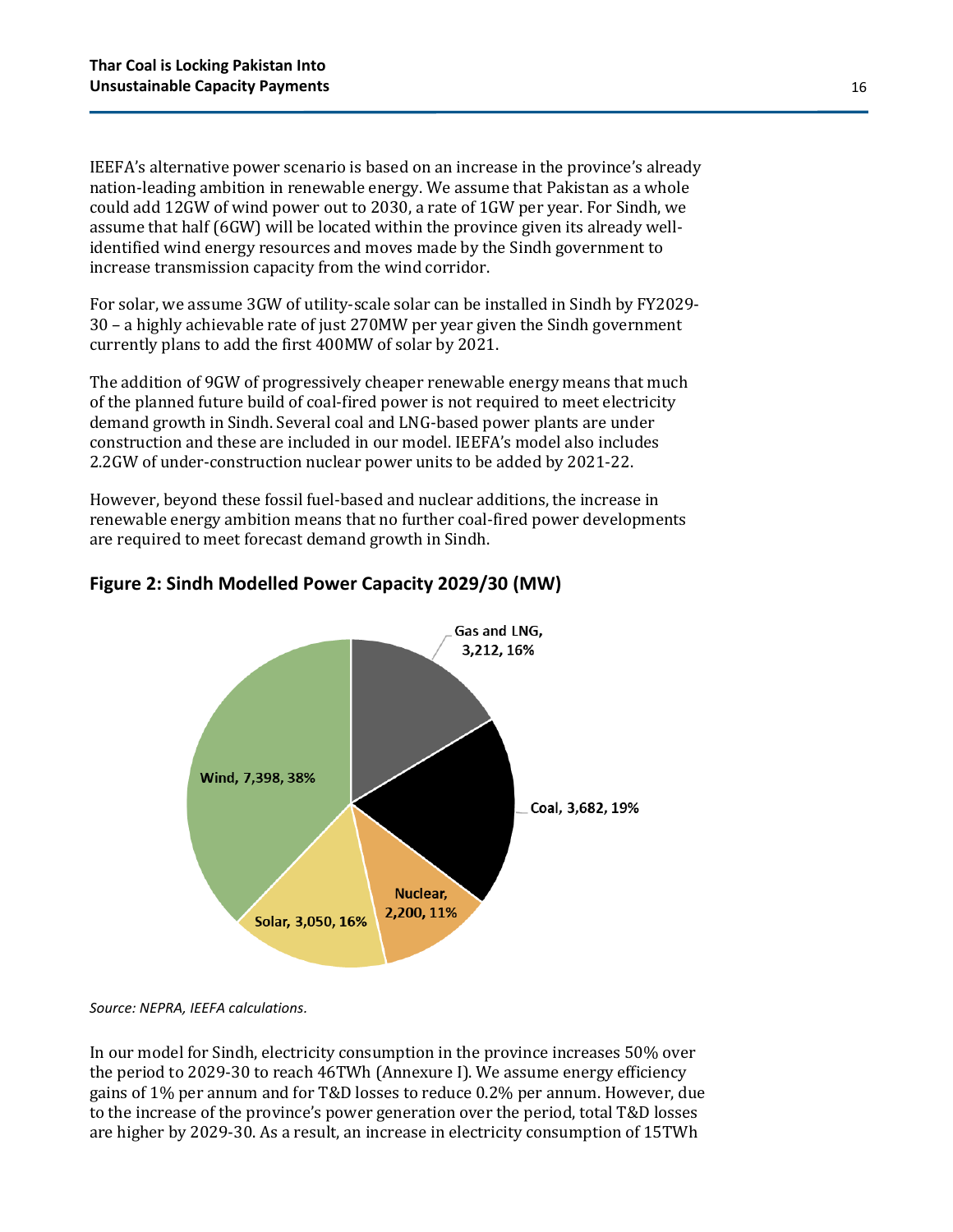by 2029-30 needs to be met with an increase in generation of 18TWh to allow for T&D losses (Table 2).

Our model sees this additional 18TWh of power generation being met with a significant increase in renewable power installations in addition to the completion of coal-fired, LNG-fired and nuclear plants that are already under construction. Wind and solar power capacity reach 3.1GW and 7.4GW by 2029-30 respectively, making up more than half of the total power capacity of the province by that time (Figure 2). With no need to build new coal-fired plants beyond what is already under construction, total coal power capacity reaches 3.7GW in 2029-30, up from 1.9GW in 2018-19 (Table 2).

#### **Table 2: Increased Renewable Energy Ambition Meets Sindh's Power Demand Growth**

| <b>Sindh Waterfall Chart</b>                             |            |                                |      |  |  |  |  |  |
|----------------------------------------------------------|------------|--------------------------------|------|--|--|--|--|--|
| Net Electricity consumed in Sindh in 2018/19 (TWh)       | 31         |                                |      |  |  |  |  |  |
| Real GDP Growth                                          | $4.0\%$ pa |                                |      |  |  |  |  |  |
| Electricity to GDP multiplier                            |            |                                |      |  |  |  |  |  |
| Gross Electricity Demand Growth                          | 18         |                                |      |  |  |  |  |  |
| <b>Energy Efficiency</b>                                 | $-2$       |                                |      |  |  |  |  |  |
| Net Electricity consumed in Sindh in 2029/30 (TWh)       | 46         |                                |      |  |  |  |  |  |
| Net expansion in electricity demand 2029/30 (TWh)        | 15         |                                |      |  |  |  |  |  |
|                                                          |            |                                |      |  |  |  |  |  |
| Growth: gross production losses                          |            |                                | 4    |  |  |  |  |  |
| Reduced grid T&D losses                                  |            | -0.20% pa grid efficiency gain | $-1$ |  |  |  |  |  |
|                                                          |            |                                |      |  |  |  |  |  |
| Gross expansion in electricity production required (TWh) | 18         |                                |      |  |  |  |  |  |

| The Increase in Electricity Production is met by (TWh) | <b>TWh</b> | <b>Uplift</b> | <b>Capacity</b><br>2018/19 (GW) | <b>Capacity</b><br>2029/30 (GW) |
|--------------------------------------------------------|------------|---------------|---------------------------------|---------------------------------|
| Solar expansion                                        | 6          | 31%           | 0.1                             | 3.1                             |
| Onshore wind expansion                                 | 16         | 90%           | 1.4                             | 7.4                             |
| Increase in nuclear generation                         | 15         | 84%           | 0.1                             | 2.2                             |
| Increase in coal-fired electricity                     | 8          | 44%           | 1.9                             | 3.7                             |
| Change in other thermal generation (oil, gas, LNG)     | $-27$      | $-149%$       | 6.8                             | 3.2                             |
| Expansion in Electricity Production by 2029/30 (TWh)   | 18         | 100%          | 10.2                            | 19.5                            |

*Source: IEEFA calculations.*

This build out of new capacity means much of the existing thermal power fleet is no longer required to meet electricity demand in Sindh, and so can be used to meet demand in other provinces or otherwise shut down. Expensive oil-fired plants should be the first to be phased out. A proportion of Sindh's existing thermal power fleet will be due to close down by 2030 anyway.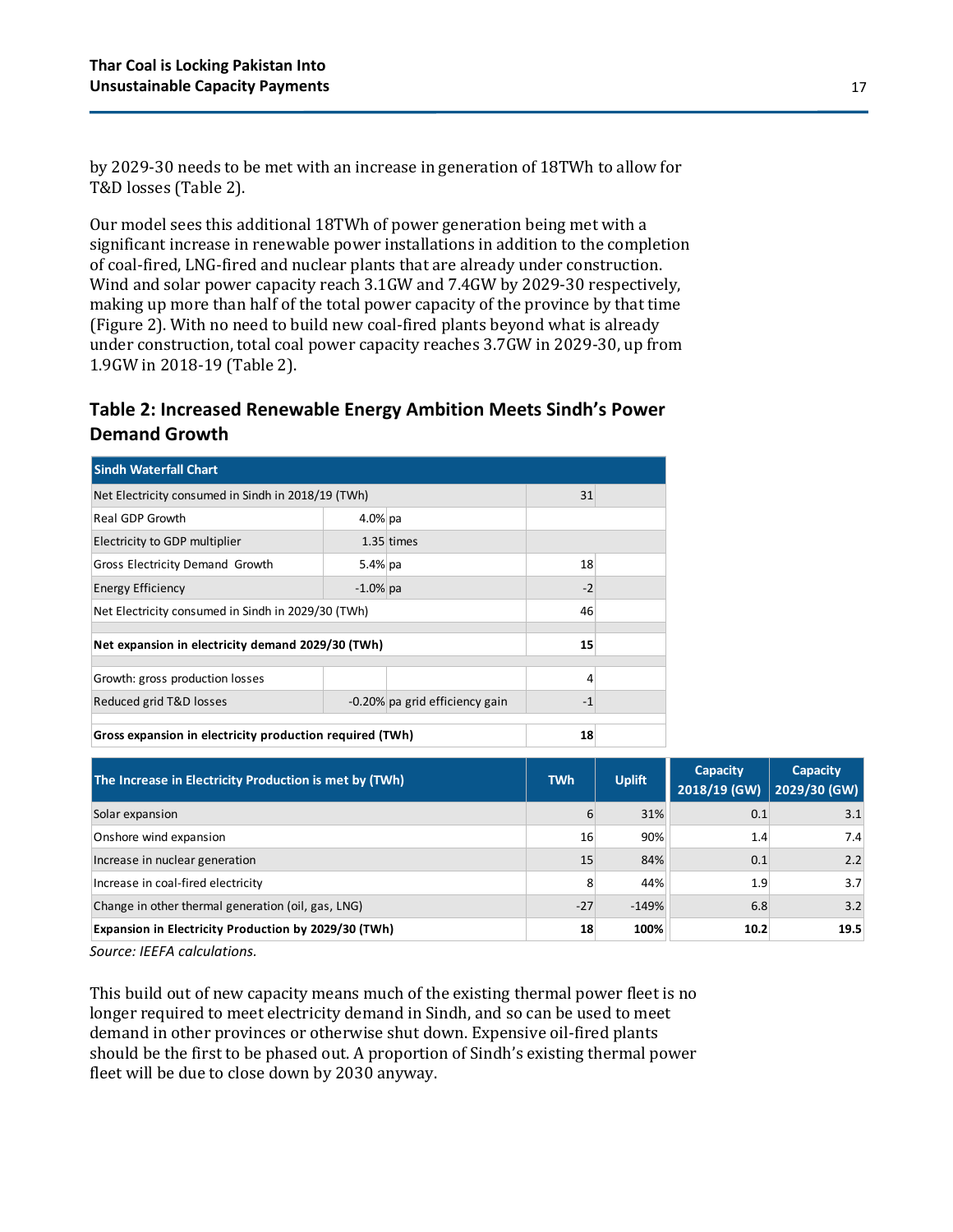|                | <b>Electricity Market Composition 2029/30</b> |            |                   |            |                    |  |  |  |  |
|----------------|-----------------------------------------------|------------|-------------------|------------|--------------------|--|--|--|--|
| <b>Source</b>  | <b>Capacity</b>                               |            | <b>Generation</b> | Capacity   |                    |  |  |  |  |
|                | <b>MW</b>                                     | % of Total | <b>GWh</b>        | % of Total | <b>Utilisation</b> |  |  |  |  |
| Gas and LNG    | 3,212                                         | 16.4%      | 441               | 0.8%       | 2%                 |  |  |  |  |
| Coal           | 3,682                                         | 18.8%      | 16,127            | 28.3%      | 50%                |  |  |  |  |
| <b>Nuclear</b> | 2,200                                         | 11.3%      | 15,242            | 26.8%      | 79%                |  |  |  |  |
| Solar          | 3,050                                         | 15.6%      | 5,716             | 10.0%      | 21%                |  |  |  |  |
| Wind           | 7,398                                         | 37.9%      | 19,430            | 34.1%      | 30%                |  |  |  |  |
| <b>Total</b>   | 19,542                                        | 100.0%     | 56,956            | 100.0%     |                    |  |  |  |  |

#### **Table 3: Sindh Modelled Power Capacity and Generation 2029-30**

*Source: NEPRA, IEEFA calculations.*

This still leaves 3.2GW of non-cal thermal power plants serving Sindh power demand at 2029-30, including the K-Electric Bin Qasim III 900MW LNG-fired plant. Given that renewables, coal and nuclear power cover most of the provinces' power needs by 2029-30, only very low utilisation of other thermal plants in Sindh is required to meet demand, according to our model. Importantly, this gives flexibility to the provincial power system as there is capacity to increase thermal power utilisation during periods of low wind or solar radiation and / or peak power demand. Lower gas utilisation within the power system also helps address winter gas shortages.

Our model for Sindh province sees renewable energy reaching over 50% of capacity by 2030 which is well in excess of the Pakistan government's draft target of 30% across the whole nation by that date. However, in comparison to the rates of renewable energy installation in other Asian nations, yearly additions of 270MW of solar and 550MW wind in Sindh are highly achievable. This is even more true because Sindh has already begun its renewable energy planning and installation and is ahead of other provinces in Pakistan.

The lower utilisation rates of wind and solar mean renewable energy's contribution to power generation is below 50% (Figure 3). However, renewables are the largest overall contributor to the power generation mix by 2030, allowing Sindh to benefit from the declining cost of renewable energy more than any other province in Pakistan. Renewable energy tariffs do not include capacity payments to generators so increased focus on wind and solar also helps avoid the high capacity payments that are already an issue in the power system and threaten to become totally unsustainable.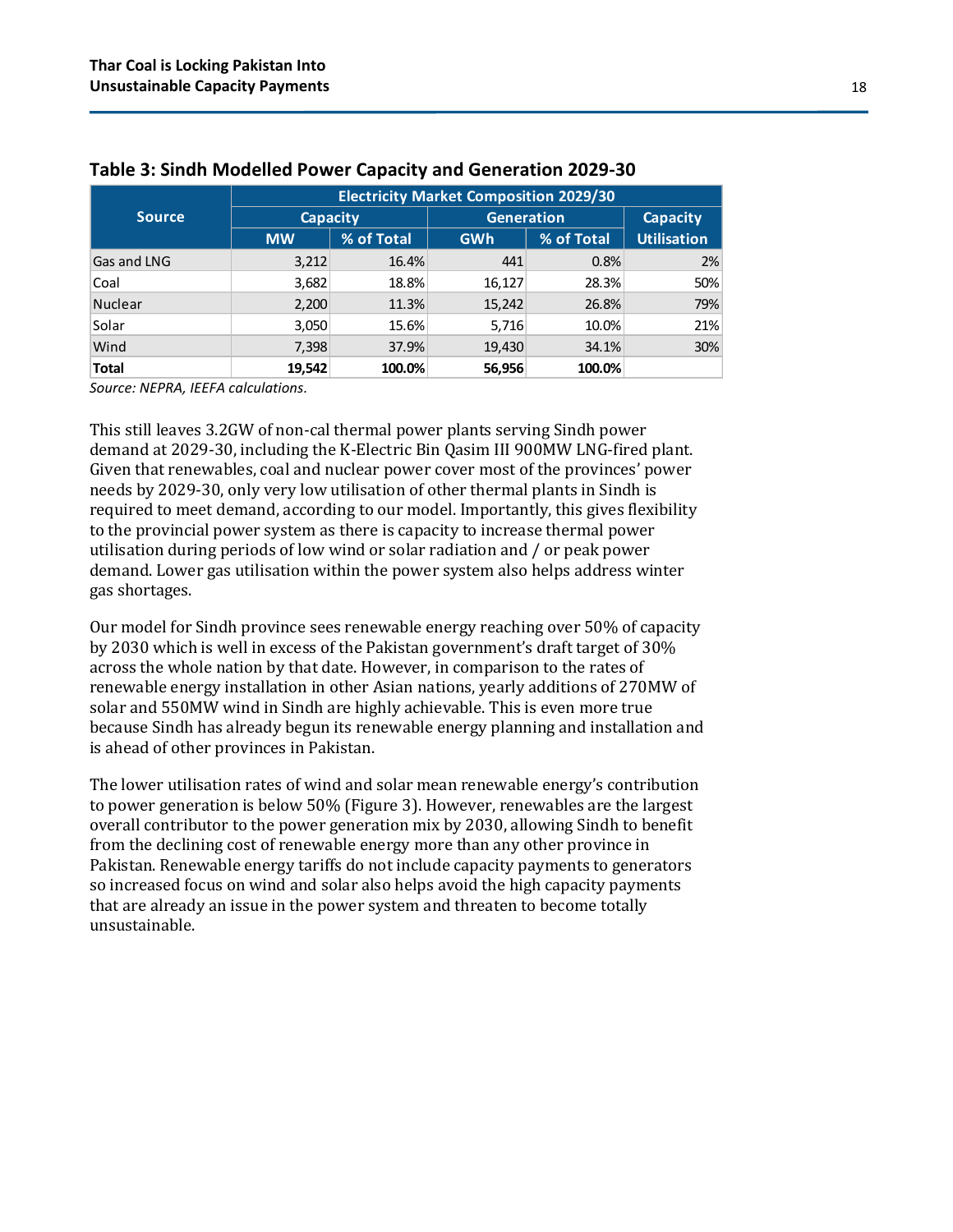

#### **Figure 3: Sindh Modelled Power Generation 2029/30 (GWh)**

Greater reliance on wind and solar along with reduced dependence on fossil fuel imports would also give Sindh the highest long-term energy security of any province in the country. In addition to energy security, water security is also an issue in Sindh, with the province suffering a major water crisis during 2019.32 Availability of fresh water is an ongoing issue and set to grow worse into the future due to a changing climate and the possibility of a number of ill-conceived Indus basin hydro power projects planned upstream. Under these circumstances, it is not advisable to increase reliance on coal-fired power – a technology that requires large quantities of water to operate. A better outcome for the energy and water security nexus is renewable energy with its low operational water requirement.

If Sindh was to adopt a power buildout along the lines suggested in our model, the province will have harnessed the modular and quick-to-build nature of renewable energy capacity, and avoided the stranded asset risk that comes with building too many large, fossil fuel-based power stations based on over-estimated electricity demand growth forecasts.

**Sindh will be key to the national government meeting its national 2030 renewable energy targets**

Due to its excellent renewable energy resources, Sindh will be key to the national government meeting its national 2030 renewable energy targets and as such, Sindh should receive good federal government support and coordination to assist the province's renewable energy expansion. Issues such as the curtailment of wind

*Source: NEPRA, IEEFA calculations.*

<sup>32</sup> Dawn. [Sindh's water woes](https://www.dawn.com/news/1493395). 11 July 2019.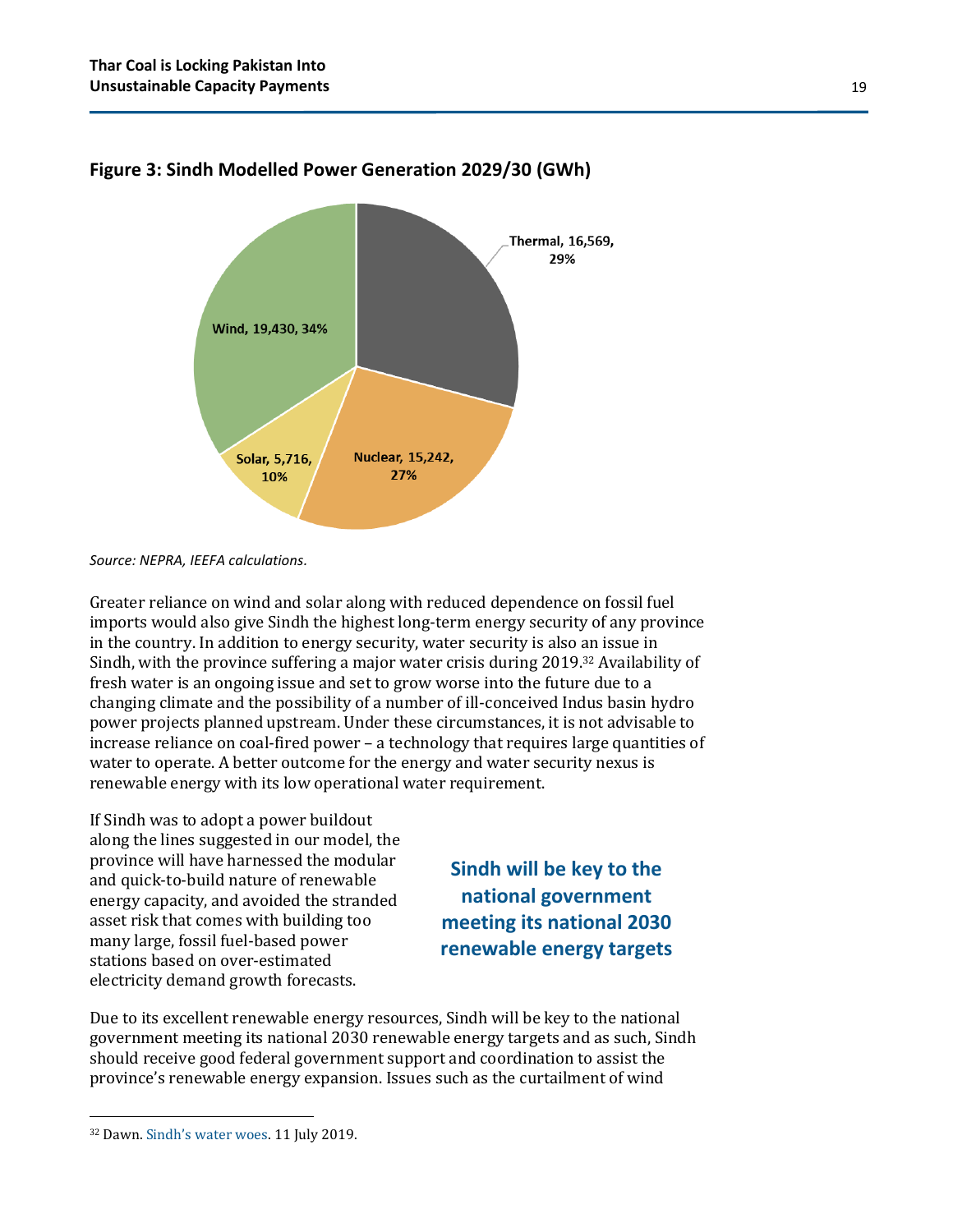power seen recently in the province will need to be addressed in order to provide the investment confidence required to enable the next phase of renewable build out.

The International Energy Agency has noted that the COVID-19 pandemic and subsequent global economic downturn is a test for nations' commitment to the energy transition. It has also called for clean energy investment to be central to stimulus packages aimed at economic recovery.33 Greater focus on wind and solar power can help Sindh province - and the whole of Pakistan – recover from economic slowdown and build a more financially sustainable power system.

## <span id="page-19-0"></span>**Pakistan's Power Future is Inevitably Renewablesbased**

As will be seen around the world, Pakistan's long-term power future will inevitably be dominated by renewable energy due to its numerous advantages which include its ever-lower cost.

Although we only include simple wind and solar installations in our Sindh model, of the type already operating in Pakistan, further renewable energy developments such as wind and solar hybrid installations - which can reduce the intermittency of renewables34, battery storage and even offshore wind35 will play a role in the nation's power system in the future. These technologies will lead to renewable energy providing well in excess of 50% of Pakistan's electricity generation in the longer term.

The inevitability of renewable energy's rise is another reason to limit any further construction of power technologies like coal-fired and nuclear power. The inflexibility of coal and nuclear mean that they are not a good match with large scale renewable energy capacity – they are not easily ramped up or down to compliment the intermittent nature of wind and solar power.

**Pakistan's long-term power future will inevitably be dominated by renewable energy**

Nations that have large capacities of both coal-fired and renewable energy in the future will face technical difficulties in making the two complementary. India has a large coal-fired power capacity and is rapidly building out renewable energy. In the near future, it will have to get to grips with trying to make its large coal capacity more flexible so it can match its large wind and solar capacity. Operating its coal fleet more flexibly will be technically challenging for India, and will place extra strain and wear on its coal plants, shortening their operating lives.

<sup>&</sup>lt;sup>33</sup> IEA. [Put clean energy at the heart of stimulus plans to counter the coronavirus crisis.](https://www.iea.org/commentaries/put-clean-energy-at-the-heart-of-stimulus-plans-to-counter-the-coronavirus-crisis) 14 March 2020.

<sup>34</sup> PV Magazine[. Hybrid power plants, and the move beyond LCOE.](https://www.pv-magazine.com/2019/11/28/hybrid-power-plants-and-the-move-beyond-lcoe/) 28 November 2019.

<sup>35</sup> IEEFA[. Offshore wind emerging as viable new source of clean energy in Asia.](https://ieefa.org/ieefa-update-offshore-wind-emerging-as-viable-new-source-of-clean-energy-in-asia/) 21 October 2019.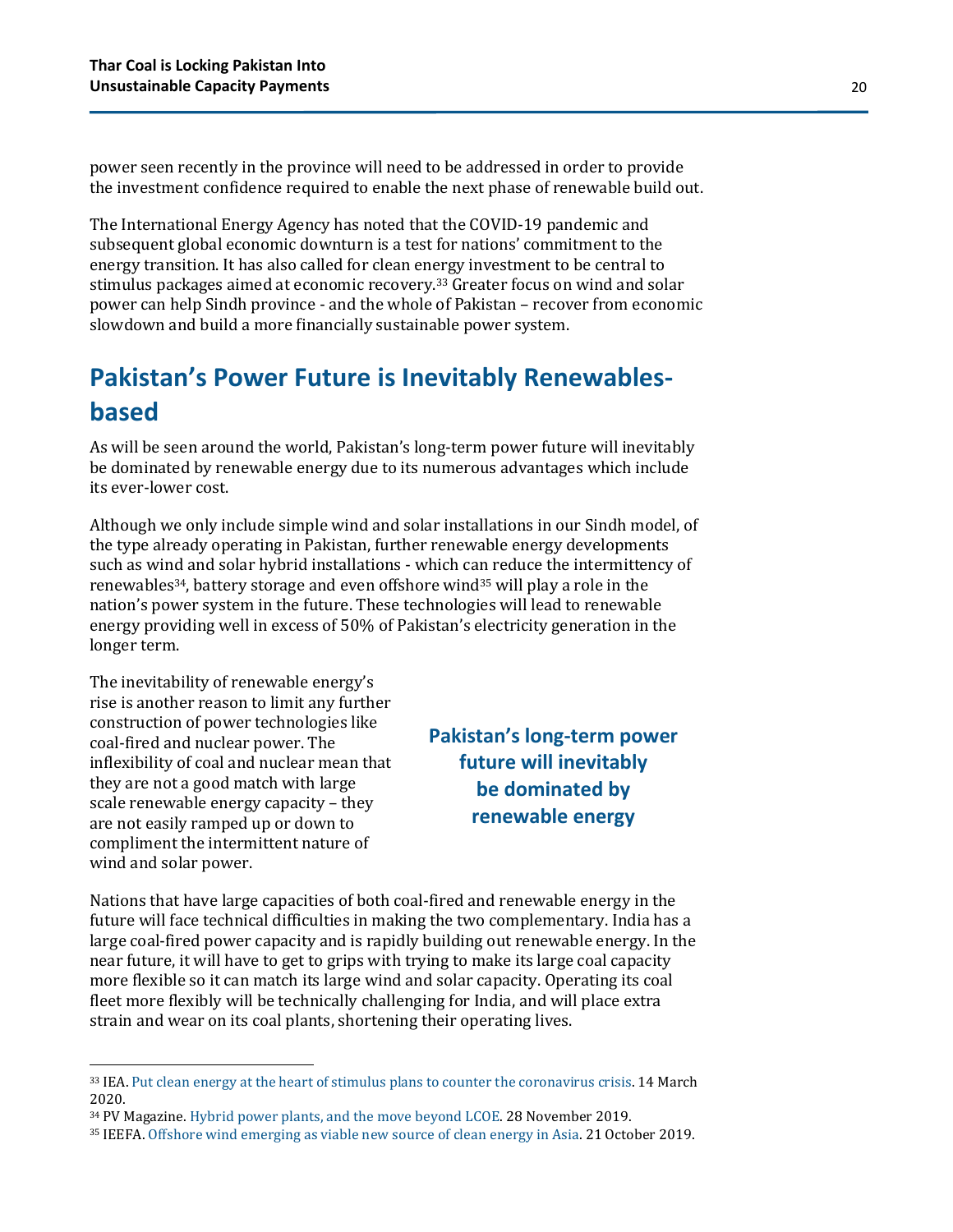The nation's existing gas- and LNG-fired power stations are better placed to complement its growing wind and solar capacity due to their ability to operate more flexibly. Over time, this flexible capacity can be replaced with renewable energy storage as the cost of that technology inevitably declines.

As Pakistan shortly begins to emerge from the COVID-19-induced economic downtown, it faces an opportunity to overhaul its power capacity addition plans and avoid the financial burden of large, expensive power plants with their unsustainable capacity payments.

An increased focus on modular renewable energy additions and grid improvements can help Pakistan reduce overcapacity risk whilst benefitting from the lowest-cost source of power generation.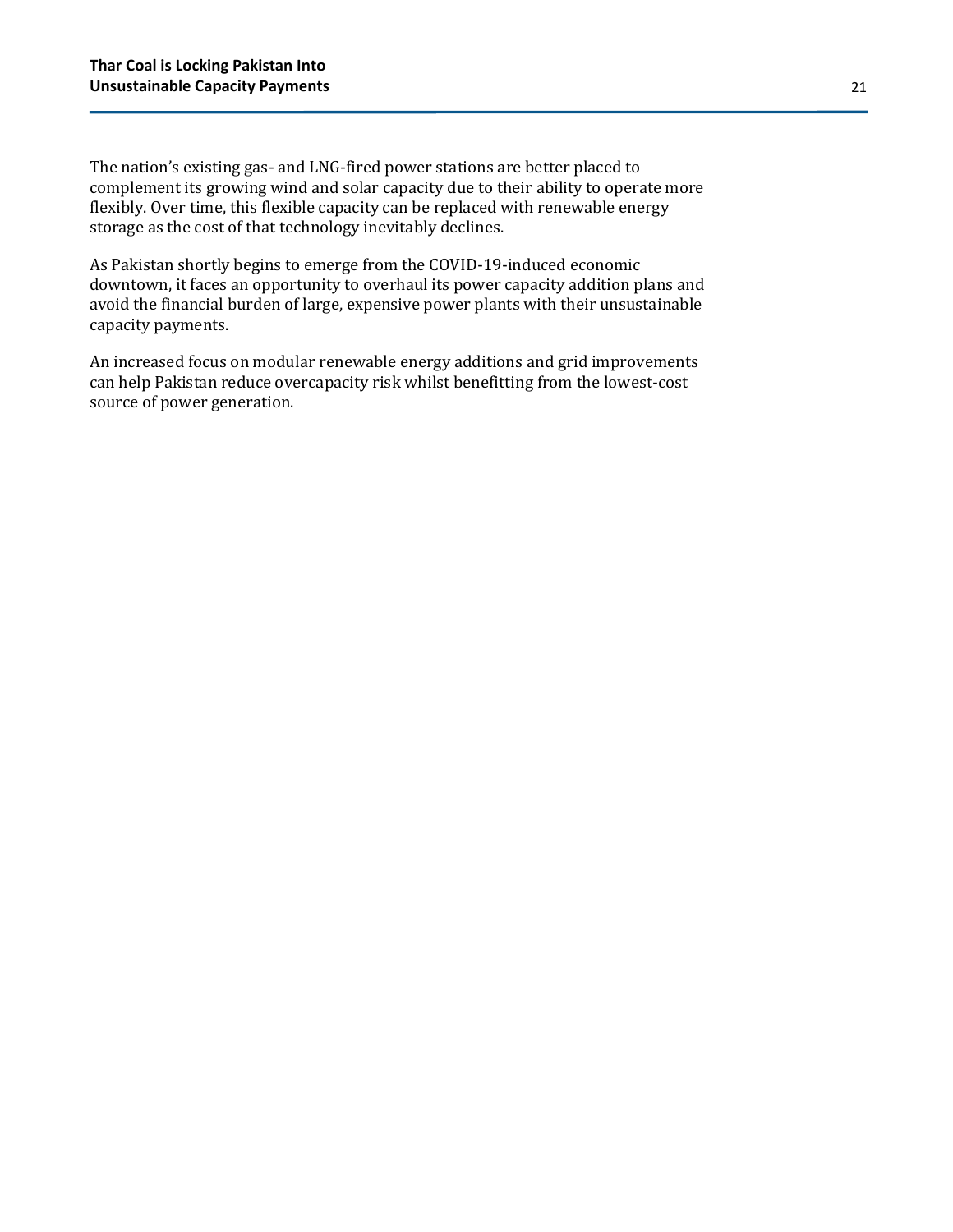### **Annexure I**

## *IEEFA Modelled Sindh Electricity Demand Growth*

| GDP Growth (%)                       | 4.0%    |
|--------------------------------------|---------|
| Electricity to GDP multiplier pre-EE | 1.35    |
| Electricity Demand Growth (%)        | 5.4%    |
| Energy Efficiency (%)                | $-1.0%$ |
| Electricity to GDP multiplier        | 1.10    |
| Reduced grid T&D losses              | $-0.2%$ |

| Year ended June                    | 2017/18 | 2018/19 | 2019/20 | 2020/21 | 2021/22 | 2022/23 | 2023/24 | 2024/25 | 2025/26 | 2026/27 | 2027/28 | 2028/29 | 2029/30 |
|------------------------------------|---------|---------|---------|---------|---------|---------|---------|---------|---------|---------|---------|---------|---------|
|                                    |         |         |         |         |         |         |         |         |         |         |         |         |         |
| <b>Gross Production (TWh)</b>      | 33.4    | 39.0    | 39.0    | 39.6    | 41.2    | 42.9    | 44.7    | 46.5    | 48.4    | 50.4    | 52.5    | 54.7    | 57.0    |
| <b>Gross Production Growth (%)</b> |         | 16.9%   | 0.1%    | 1.4%    | 4.1%    | 4.1%    | 4.1%    | 4.1%    | 4.1%    | 4.1%    | 4.1%    | 4.1%    | 4.1%    |
|                                    |         |         |         |         |         |         |         |         |         |         |         |         |         |
| <b>T&amp;D Losses (TWh)</b>        | 7.0     | 8.2     | 8.1     | 8.2     | 8.4     | 8.7     | 9.0     | 9.2     | 9.5     | 9.8     | 10.1    | 10.4    | 10.7    |
| T&D Losses (%)                     | 20.9%   | 21.0%   | 20.8%   | 20.6%   | 20.4%   | 20.2%   | 20.0%   | 19.8%   | 19.6%   | 19.4%   | 19.2%   | 19.0%   | 18.8%   |
| <b>Reduced Grid losses</b>         |         |         | $-0.2%$ | $-0.2%$ | $-0.2%$ | $-0.2%$ | $-0.2%$ | $-0.2%$ | $-0.2%$ | $-0.2%$ | $-0.2%$ | $-0.2%$ | $-0.2%$ |
|                                    |         |         |         |         |         |         |         |         |         |         |         |         |         |
| <b>Real GDP Growth (%)</b>         | 5.5%    | 3.3%    | 1.0%    | 2.0%    | 4.0%    | 4.0%    | 4.0%    | 4.0%    | 4.0%    | 4.0%    | 4.0%    | 4.0%    | 4.0%    |
| Electricity Multiplier (x)         |         |         | 1.35    | 1.35    | 1.35    | 1.35    | 1.35    | 1.35    | 1.35    | 1.35    | 1.35    | 1.35    | 1.35    |
| Electricity Growth (%)             |         |         | 1.3%    | 2.7%    | 5.4%    | 5.4%    | 5.4%    | 5.4%    | 5.4%    | 5.4%    | 5.4%    | 5.4%    | 5.4%    |
| <b>Energy Efficiency</b>           |         |         | $-1.0%$ | $-1.0%$ | $-1.0%$ | $-1.0%$ | $-1.0%$ | $-1.0%$ | $-1.0%$ | $-1.0%$ | $-1.0%$ | $-1.0%$ | $-1.0%$ |
|                                    |         |         |         |         |         |         |         |         |         |         |         |         |         |
| Net Demand Growth (TWh)            | 26.4    | 30.8    | 30.9    | 31.4    | 32.8    | 34.2    | 35.7    | 37.3    | 38.9    | 40.6    | 42.4    | 44.3    | 46.2    |
| Net Demand Growth (%)              |         | 16.6%   | 0.3%    | 1.7%    | 4.4%    | 4.4%    | 4.4%    | 4.4%    | 4.4%    | 4.4%    | 4.4%    | 4.4%    | 4.4%    |